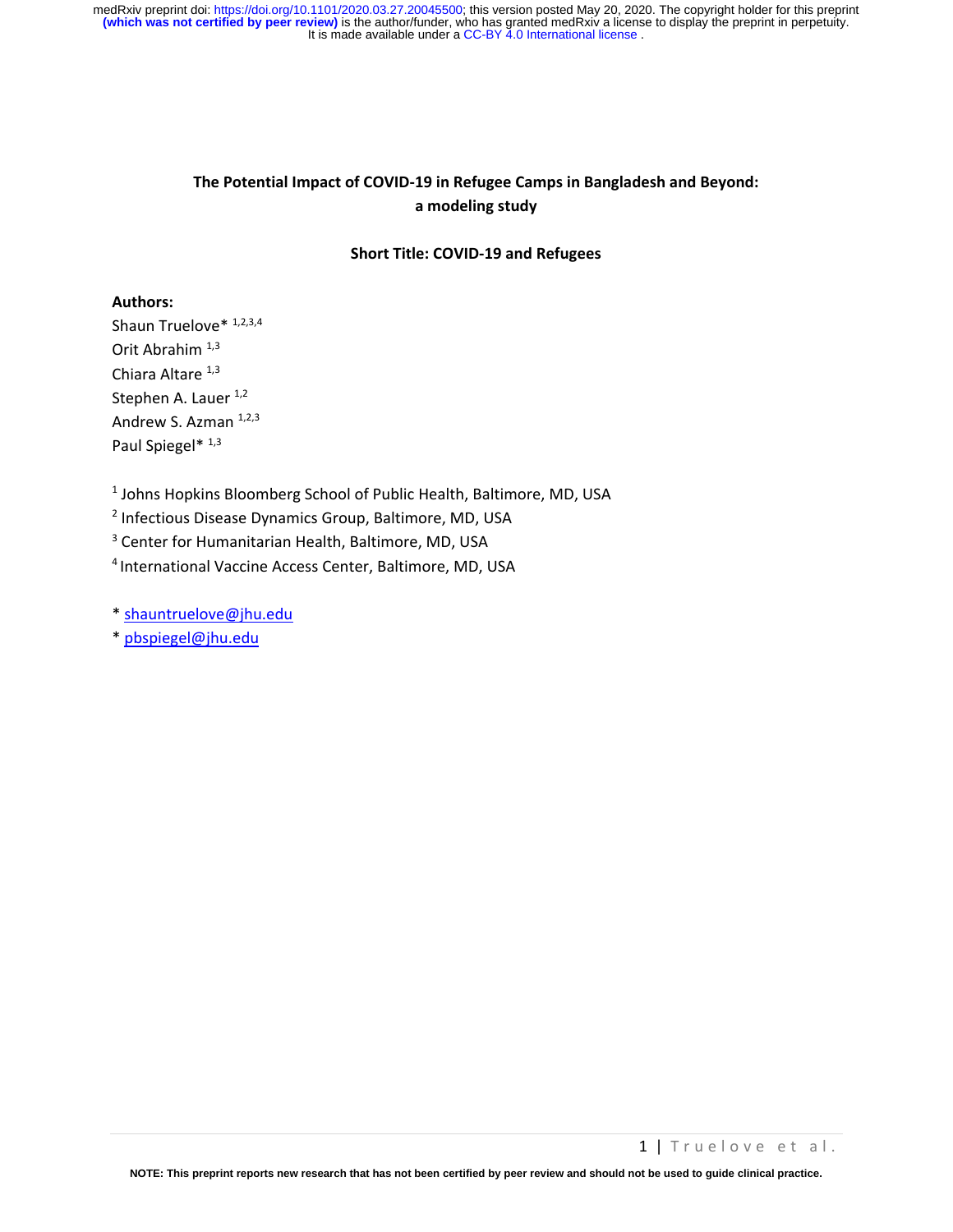### **ABSTRACT**

**Background:** COVID-19 could have even more dire consequences in refugees camps than in general populations. Bangladesh has confirmed COVID-19 cases and hosts almost 1 million Rohingya refugees from Myanmar with 600,000 concentrated in Kutupalong-Balukhali Expansion Site (age mean: 21 years, sd: 18 years, 52% female). Projections of the potential COVID-19 burden, epidemic speed, and healthcare needs in such settings are critical for preparedness planning.

**Methods and Findings:** To explore the potential impact of the introduction of SARS-CoV-2 in Kutupalong-Balukhali Expansion Site, we used a stochastic SEIR transmission model with parameters derived from emerging literature and age as the primary determinant of infection severity. We considered three scenarios with different assumptions about the transmission potential of SARS-CoV-2. From the simulated infections, we estimated hospitalizations, deaths, and healthcare needs expected, age-adjusted for the Kutupalong-Balukhali Expansion Site age distribution.

Our findings suggest that a large-scale outbreak is likely after a single introduction of the virus into the camp with 61-92% of simulations leading to at least 1,000 people infected across scenarios. On average, in the first 30 days of the outbreak, we expect 18 (95% prediction interval (PI), 2-65), 54 (95% PI, 3-223), and 370 (95% PI, 4-1,850) people infected in the low, moderate, and high transmission scenarios, respectively. These reach 421,500 (95% PI, 376,300-463,500), 546,800 (95% PI, 499,300-567,000) and 589,800 (95% PI, 578,800-595,600) people infected in 12 months, respectively. Hospitalization needs exceeded the existing hospitalization capacity of 340 beds after 55-136 days between the low and high transmission scenarios. We estimate 2,040 (95% PI, 1,660-2,500), 2,650 (95% PI, 2,030-3,380), and 2,880 (95% PI, 2,090-3,830) deaths in the low, moderate and high transmission scenarios, respectively.

Due to limited data at the time of analyses, we assumed that age was the primary determinant of infection severity and hospitalization. We expect that comorbidities and limited hospitalization and intensive care capacity may increase this risk, thus we may be underestimating the potential burden.

**Conclusions:** Our findings suggest that a COVID-19 epidemic in a refugee settlement may have profound consequences, requiring large increases in healthcare capacity and infrastructure that may exceed what is currently feasible in these settings. Detailed and realistic planning for the worst-case in Kutupalong-Balukhali and all refugee camps worldwide must begin now. Plans should consider novel and radical strategies to reduce infectious contacts and fill health worker gaps while recognizing that refugees may not have access to national health systems.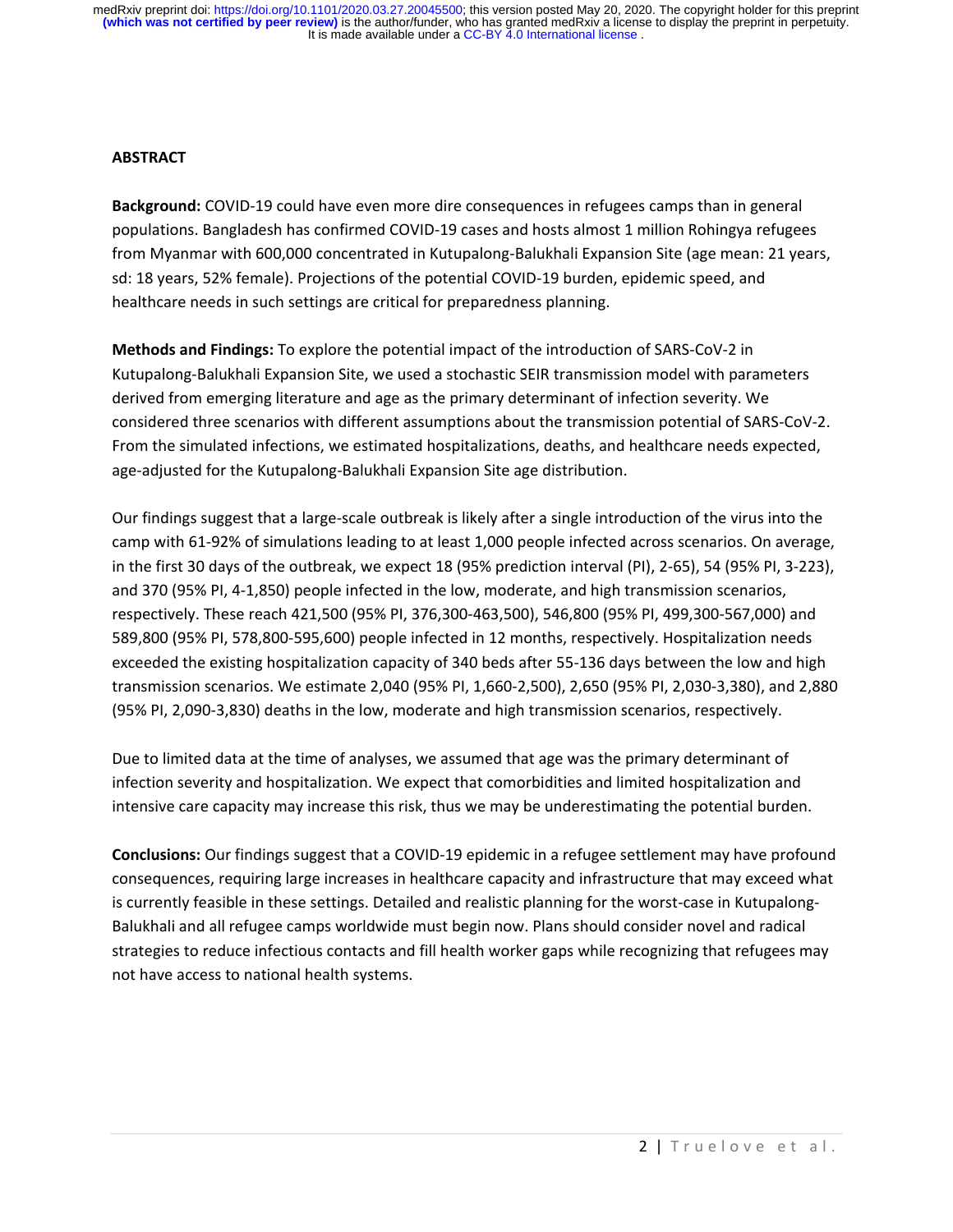### **AUTHORS' SUMMARY**

# **Why was this study done?**

- Forcibly displaced populations, especially those who reside in settlements with high density, poor access to water and sanitation, and limited health services, are especially vulnerable to COVID-19.
- Bangladesh, which has confirmed COVID-19 cases, hosts almost 900,000 Rohingya refugees from Myanmar in the Cox's Bazar district, approximately 600,000 of whom are concentrated in the Kutupalong-Balukhali Expansion Site.
- The capacity to meet the existing health needs of this population is limited; an outbreak of COVID-19 within this population threatens to severely disrupt an already fragile situation.
- We conducted this study to estimate the number of people infected, hospitalizations, and deaths that might occur in the Kutupalong-Balukhali Expansion Site to inform ongoing preparedness and response activities by the Bangladesh government, the United Nations agencies, and other national and international actors.

### **What did the researchers do and find?**

- Using a dynamic model of SARS-CoV-2 transmission, we simulated how a COVID-19 outbreak could spread within the Expansion Site according to three possible transmission scenarios (high, moderate, and low).
- Our results suggest that a large-scale outbreak is very likely in this setting after a single infectious person enters the camp, with 0.5-91% of the population expected to be infected within the first three months and over 70-98% during the first year depending on the transmission scenario, should no effective interventions be put into place.
- Hospitalization needs may exceed the existing hospitalization capacity of 340 beds after 55-136 days of introduction.

# **What do these findings mean?**

- A COVID-19 epidemic in a high population density refugee settlement may have profound consequences, requiring increases in healthcare capacity and infrastructure that exceed what is feasible in this setting.
- As many of the approaches used to prevent and respond to COVID-19 in the most affected areas so far will not be practical in humanitarian settings, novel and untested strategies to protect the most vulnerable population groups should be considered, as well as innovative solutions to fill health workforce gaps.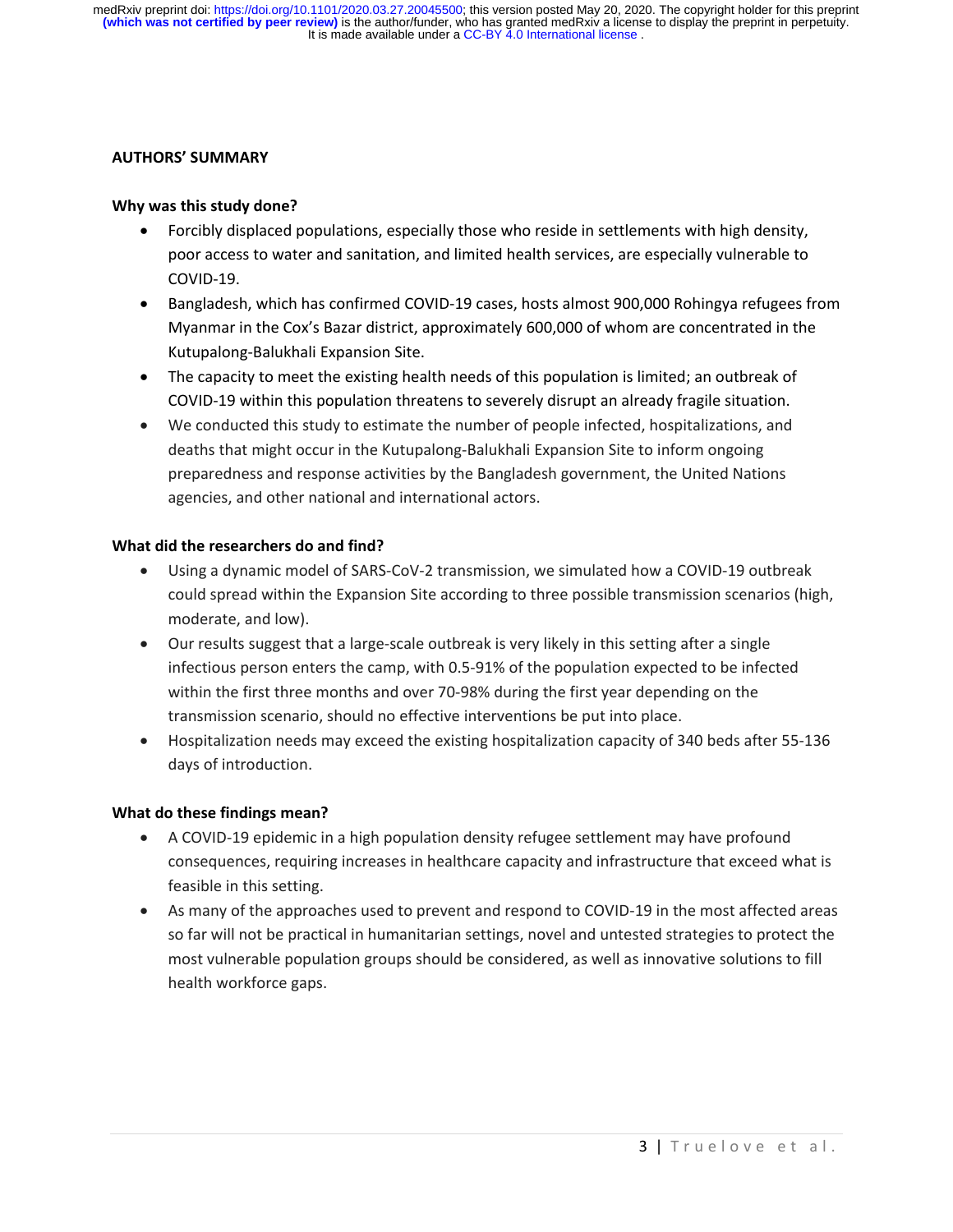#### **INTRODUCTION**

Severe acute respiratory syndrome coronavirus 2 (SARS-CoV-2) is responsible for hundreds of thousands of confirmed cases of COVID-19 globally to date. With growing concern about the global inability to control its spread, rapid preparation and planning are critical, particularly where this virus may have the greatest impact. More than 7.2 million people live in refugee camps and settlements worldwide, where high population density, limited water and sanitation infrastructure, and limited healthcare resources can create ideal conditions for the spread of infectious diseases.

Over 900,000 Rohingya refugees have sought refuge in Cox's Bazar, Bangladesh; the majority arrived after 2017 fleeing ongoing violence in Myanmar (S1 Fig ) [1]. Extending on flood-prone hilly terrain, the Kutupalong-Balukhali Expansion Site has 23 congested settlements with nearly 600,000 persons [2]. With over 46,000 persons per km<sup>2</sup>, this site could qualify as one of the densest cities on earth [3]. The majority of refugee families share their shelters, often composed by one single room. Half of the households have access to sufficient water to meet their needs [4]; all water and hygiene facilities are public and overcrowded [5]. The refugees are at high risk for epidemics given the high population density, poor health status, and limited health services. With confirmed COVID-19 cases in Bangladesh due to local transmission and ongoing transmission in neighboring countries, the introduction of the virus into the Expansion Site is likely.

The health status of refugees has improved since 2017 but remains fragile. The latest crude and child mortality rates are below emergency levels, while global acute malnutrition remains high [6]. The site is served by five hospitals run by non-governmental organizations (NGOs) and foreign governments with a total of 340 hospital beds (5.7 beds per 10,000 population) and up to 630 hospital beds when needed (10.6 per 10,000 population). There are 24 primary health care centers (1 PHC/25,000 persons) with numerous health posts, though the total number of functioning PHCs varies [7, 8]. Outside of the refugee site, there are 910 beds available in Cox's Bazar district, including government, private, and NGO facilities for both the host community and refugees [9, 10]. The district hospital, with a 250-bed capacity, typically treats between 400-600 inpatients daily; 50-60 of whom are estimated to be refugees [10, 11]. It suffers from overcrowding with a bed occupancy rate over 200%, poor infection control, and inadequate hygiene protocol and waste management [10, 11]. While it has six intensive care unit (ICU) beds available, the ICU is reportedly not functional due to lack of trained staff and functional equipment [12]. However, the health cluster and its partners are planning to expand the health system capacity including increasing beds and staffing. Currently, there are an estimated 0.31 physicians and 0.12 nurses per 1,000 population in Bangladesh, far below the 4.5 skilled health workers per 1,000 population recommended by WHO [13, 14].

In this study, we aim to understand how SARS-CoV-2 might impact refugee camp populations, using the Rohingya refugees living in the Kutupalong-Balukhali Expansion Site as a case study. The primary aims of this analysis are to: 1) develop a baseline expectation of the possible infection burden, speed, and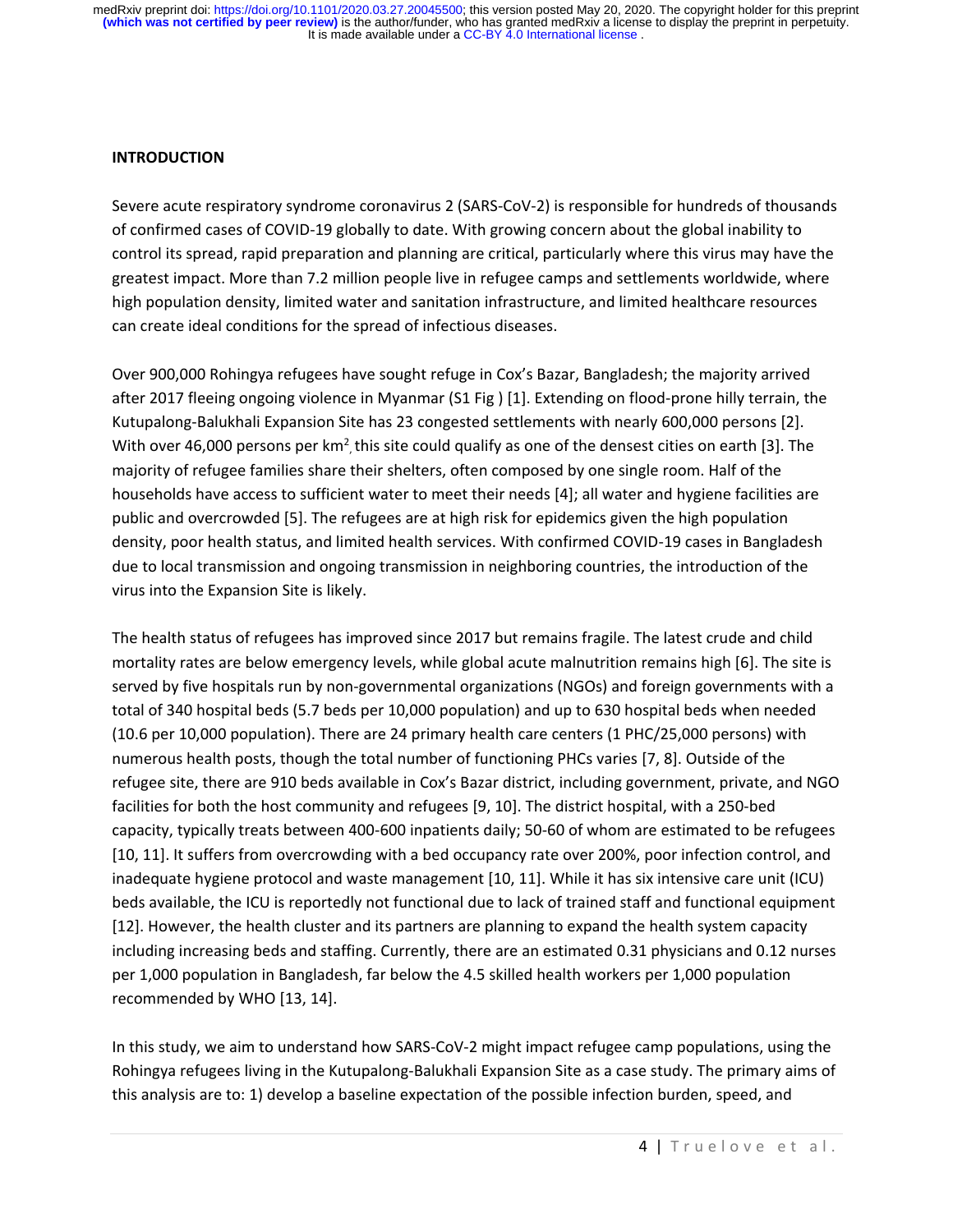hospitalization capacity needed to respond to a COVID-19 epidemic; 2) use these findings to provide some recommendations to support ongoing preparedness planning by the Bangladesh government, United Nations agencies and other actors for a COVID-19 outbreak; and 3) apply lessons from this case study to refugees and other forcibly displaced persons globally.

# **METHODS**

We used a stochastic Susceptible Exposed Infectious Recovered (SEIR) mathematical model to simulate transmission in this population [15]. To capture the potential variability of transmission possible in this setting, we simulated epidemics under three potential scenarios with different values of the basic reproductive number, *R0*: 1) a low transmission scenario based on transmission levels in many of the Chinese provinces with elevated isolation and control practices and an  $R_0$  similar to influenza ( $R_0$ =1.5-2.0) [16, 17]; 2) a moderate transmission scenario that mirrors estimates in early stages of the outbreak in Wuhan, China (*R0*=2.0-3.0) [18]; and, 3) a high transmission scenario where we assume that *R<sup>0</sup>* is increased by a factor of 1.65 (*R0*=3.3-5.0) compared to estimates from other settings, as was observed during the 2017 diphtheria outbreak [19]. The *R<sup>0</sup>* in each of these scenarios falls within the 95% confidence interval of the current range of estimates for COVID-19 [20]. We assumed an Erlang distributed serial interval (time between the onset of symptoms in infector-infectee pairs) with a mean of 6 days (standard deviation = 4.2) [21]. We assumed a population of 600,000 individuals and that the population was essentially closed (i.e., no movement, births, or deaths other than from COVID-19). Population characteristics and parameters used are detailed in Table 1, and further details about the model are in the Supplemental Information (**S1 Text**).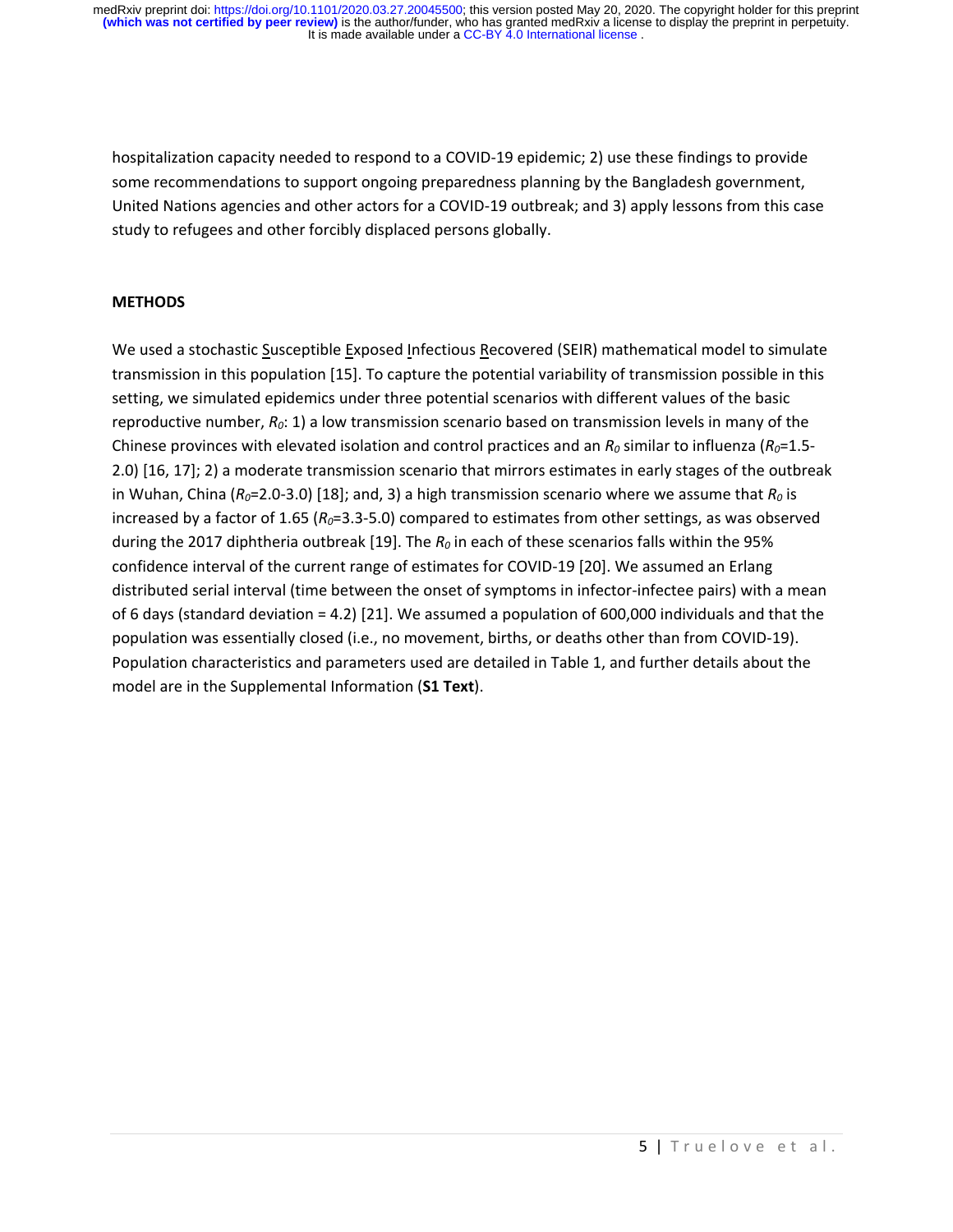**Table 1.** Population characteristics and parameter values used in the model to estimate the transmission and impact of SARS-CoV-2 transmission in the Kutupalong-Balukhali Expansion Site.

| Parameter                                            | Value (range)                        | <b>Source</b>                |  |
|------------------------------------------------------|--------------------------------------|------------------------------|--|
| <b>Population</b>                                    |                                      |                              |  |
| Size                                                 | 600,000                              | <b>UNHCR 2019 [2]</b>        |  |
| Median age                                           | 16 years                             | UN WPP 2019[22]              |  |
| Proportion female                                    | not accounted for                    |                              |  |
| <b>Transmission</b>                                  |                                      |                              |  |
| Basic reproductive number, $R_0$                     |                                      |                              |  |
| Low transmission                                     | $1.5 - 2.0$                          | White et al.                 |  |
|                                                      |                                      | 2009[17]                     |  |
| Moderate transmission                                | $2.0 - 3.0$                          | Kucharski et al.<br>2020[18] |  |
| High transmission                                    | $3.3 - 5.0$                          | Truelove et al.              |  |
|                                                      |                                      | 2019[19]                     |  |
| Mean incubation period                               | 5.2 days                             | Lauer et al. 2020[23]        |  |
| Infectious period                                    | 6 days (standard deviation = $4.2$ ) | Bi et al. 2020[21]           |  |
| <b>Hospitalization and death</b>                     |                                      |                              |  |
| Prop. of infections resulting in hospitalization     | .036 (95% Cl, .012-.093)             | estimated <sup>1</sup>       |  |
| Prop. of hospitalizations resulting in ICU admission | .32                                  | Huang et al.<br>2020[24]     |  |
| Prop. of hospitalization resulting in death          | .10                                  | Huang et al.<br>2020[24]     |  |
| Time from onset to hospitalization                   | median: 3.42 days (sd: 0.79 days)    | Bi et al. 2020[21]           |  |
| Time from hospitalization to discharge               | 11.5 days (95% CI, 8.0-17.3)         | Sanche et al.<br>2020[16]    |  |
| Time from hospitalization to ICU admission           | median: 8.25 days (IQR, 4.8-14.0)    | Zhang et al. 2020[25]        |  |
| Time from hospitalization to death                   | 11.2 days (95% CI, 8.7-14.9)         | Sanche et al.                |  |
|                                                      |                                      | 2020[16]                     |  |
| <b>Birth Rate</b>                                    | 0                                    | $\blacksquare$               |  |

*1 see S1 Text for details.*

In addition to the population size and potential for elevated transmission (scenario 3), we also accounted for the age of this population in our estimates of severity and death, following consistent findings that age is a primary indication for severity and death. We estimated the probability that an infection results in severe disease with a logistic generalized addative model with a penalized cubic spline for age and a random effect for study, using data from five studies[21, 26-29]. We aggregated predictions from this model into estimates for 10-year age groups, and then applied those estimates to the age distribution of Kutupalong-Balukhali to get an overall probability that an infection that will develop into severe disease in this population (see **S1 Text** for more details). However, it should be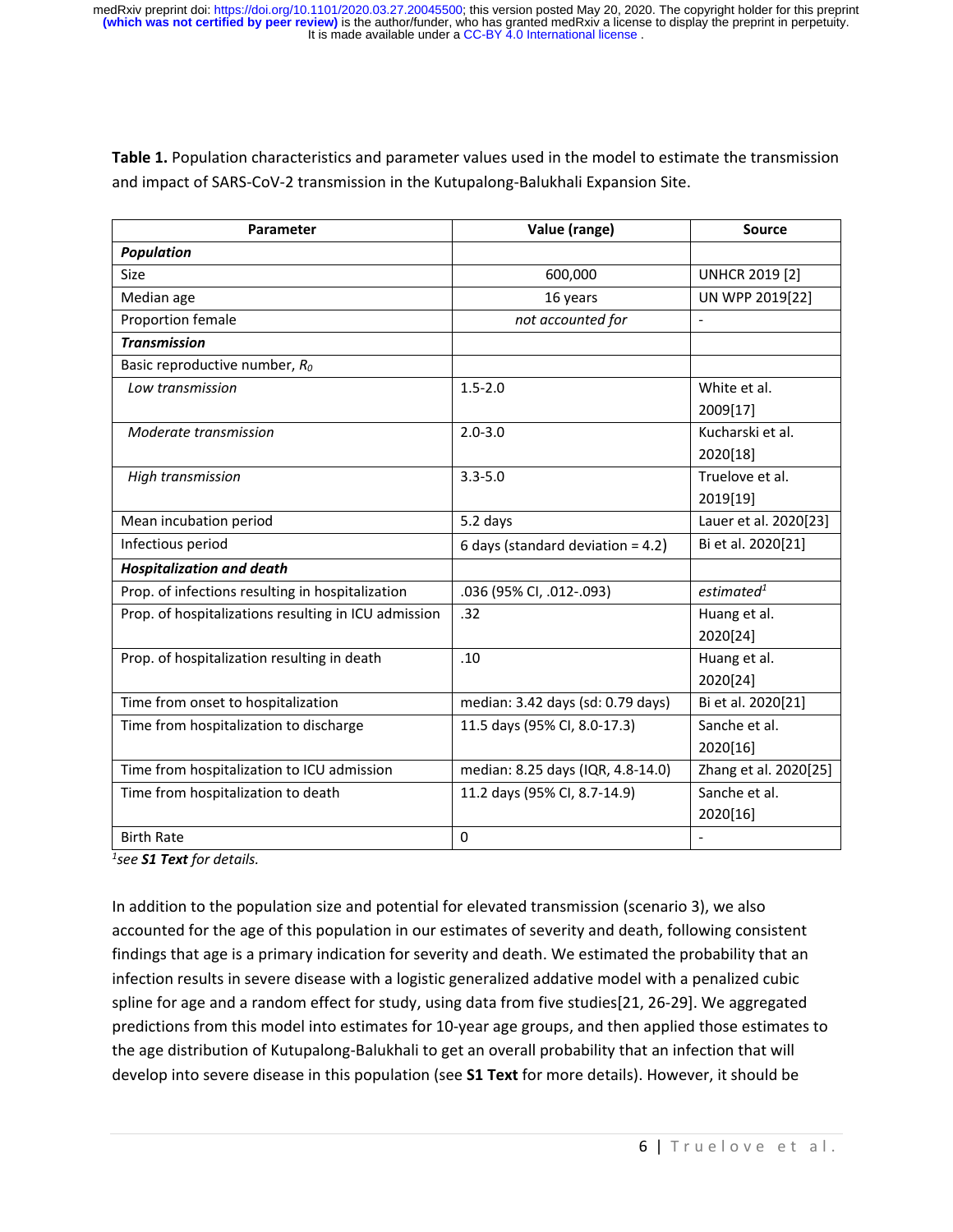noted our estimates of severe disease and death do not account for differences in comorbidities, differing attack rates by age due to population mixing characteristics, or various other factors.

We assume that in this setting hospitalization would be limited to those with severe disease (defined as tachypnea (≧30 breaths/ min) or oxygen saturation ≤93% at rest, or PaO2/FIO2 <300, and/or lung infiltrates >50% of the lung field within 24-48 hours) [30], and not used as a means of isolation. Thus, we assumed the proportion hospitalized was equivalent to the age-adjusted severe disease proportion calculated for the population and applied this to incident infections from the model simulations [21]. We assumed 32% of severe cases would require intensive care [24]. We estimated deaths assuming a 10% case fatality risk rate among hospitalizations/severe disease as was observed for SARS [31]. We conservatively did not account for potential increases in mortality when healthcare resources are exhausted. We assumed hospitalization occurs a median of 3.42 days after symptom onset (lognormally distributed, standard deviation=0.79), hospitalized cases are discharged after a mean of 11.5 days (95% confidence interval (CI), 8.0-17.3), and deaths occur after a mean of 11.2 days (95% CI, 8.7-14.9) [16].

# **RESULTS**

Our results suggest that a large-scale outbreak is likely in this population, even under the low transmission scenario, with 61% of the 1,000 simulations producing an outbreak of at least 1,000 people infected with a single introduction (Table 2) and increasing to 80% and 92% in the moderate and high transmission scenarios, respectively. On average, in the first 30 days of an outbreak following a single introduction, the estimated number of people infected ranges from 119 in the low transmission scenario to 504 in the high (Table 3). One year after the start of an outbreak, and in the absence of any effective interventions (e.g., vaccination, quarantine) or behavior change, between 73% (438,000/600,000; 95% prediction interval (PI), 62-81%) and 98% (591,000/600,000, 95% PI, 96-99%) of the population will have been infected (low and high transmission scenario) (Table 2).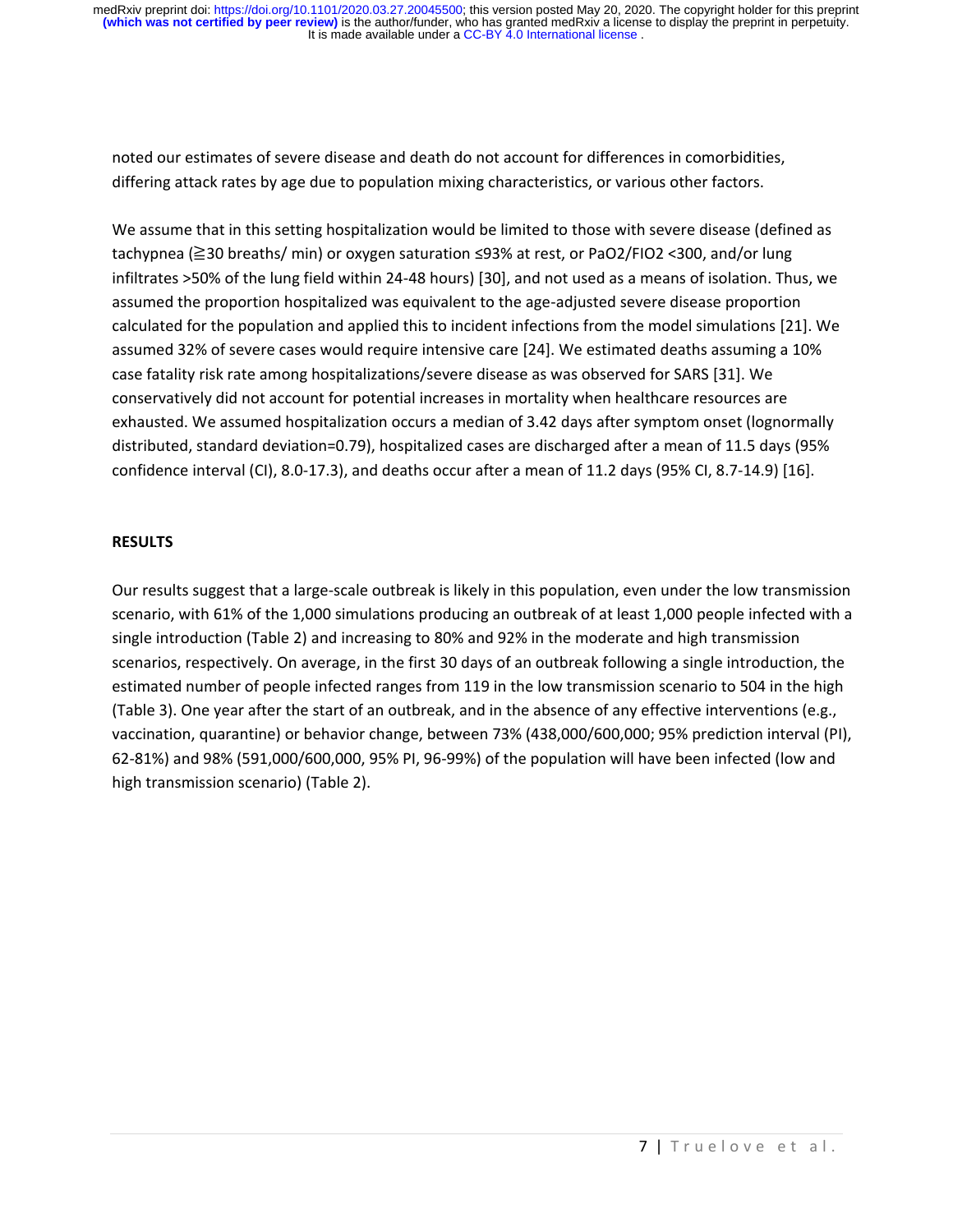**Table 2.** Overall impact of simulated outbreaks in Kutupalong-Balukhali Expansion Site, assuming no effective novel interventions or behavior change. *Total number of people infected, total hospitalizations,* and total *deaths* represent the final cumulative counts after the simulated outbreak has run its full course, among simulations that resulted in outbreaks of at least 1000 people infected. *Maximum daily incident* counts are the maximum incident counts of people infected and hospitalization on a single day across the full outbreak, occurring at the outbreak's peak. We estimated the *daily hospitalization capacity* needed in beds using incident hospitalizations and assuming hospitalized individuals remain hospitalized for a mean of 11.5 days (95% CI, 8.0-17.3) [16]. We estimated the largest number of beds needed at any time over the course the outbreak, which we report as the *maximum capacity needed.* From the daily bed capacity needed over time, we also estimate the day on which this capacity needed exceeds the existing capacity of 340 beds, which we report as the *day on which hospitalization need exceeds capacity*.

|                                 | Probability    |                       |                            |                     |                       | <b>Peak Daily</b>             |                         |                      |  |  |  |
|---------------------------------|----------------|-----------------------|----------------------------|---------------------|-----------------------|-------------------------------|-------------------------|----------------------|--|--|--|
|                                 | of outbreak    | Total                 |                            |                     | Incident              |                               | Peak                    |                      |  |  |  |
|                                 | of >1000       | number of             |                            |                     | Number of             |                               | <b>Hospitalization</b>  | Day on which         |  |  |  |
|                                 | people         | people                | <b>Total</b>               | Total               | People                | <b>Peak Daily</b>             | Capacity                | Hospitalization      |  |  |  |
|                                 | infected       | infected <sup>+</sup> | <b>Hospitalizations</b>    | Deaths <sup>†</sup> | Infected <sup>+</sup> | <b>Incident</b>               | Needed (in              | <b>Need Exceeds</b>  |  |  |  |
| <b>Transmission</b>             | after a single | mean(95%              | of Severe Casest           | mean(95%            | mean(95%              | Hospitalizations <sup>†</sup> | beds) <sup>+</sup>      | Capacity $\dagger$ ‡ |  |  |  |
| <b>Scenario</b>                 | introduction   | PI)                   | mean $(95%$ PI)            | PI)                 | PI)                   | mean $(95%$ PI $)$            | mean(95% PI)            | mean $(95%$ PI $)$   |  |  |  |
| Low (R0=1.5-<br>2.0)            | 61%            | 439,900               | 21,300 (17,100-<br>26,600) | 2,130               | 7,840                 | 1,260 (690-2,290)             | 5,210 (3,120-<br>8,090) | 136 (96-196)         |  |  |  |
|                                 |                | (378,200-             |                            | $(1,700 -$          | $(5,060 -$            |                               |                         |                      |  |  |  |
|                                 |                | 484,700)              |                            | 2,660)              | 10,470)               |                               |                         |                      |  |  |  |
| <b>Moderate</b><br>(RO=2.0-3.0) | 80%            | 546,800               | 26,500 (20,400-            | 2,650               | 17,200                | 2,400 (1,270-                 | 10,240 (6,310-          | 81 (60-114)          |  |  |  |
|                                 |                | (499,300-             |                            | $(2,030 -$          | $(11,610-$            | 4,290)                        |                         |                      |  |  |  |
|                                 |                | 567,000)              | 33,600)                    | 3,380)              | 20,400)               |                               | 15,660)                 |                      |  |  |  |
| High (R0=3.3-<br>5.0)           | 92%            | 589,800               | 28,800 (21,100-            | 2,880               | 28,480                | 3,640 (1,920-                 | 15,450 (9,500-          | 55 (42-77)           |  |  |  |
|                                 |                | $(578, 800 -$         |                            | $(2,090 -$          | $(23, 460 -$          | 6,920                         |                         |                      |  |  |  |
|                                 |                | 595,600)              | 38,500)                    | 3,830)              | 32,380)               |                               | 23,990)                 |                      |  |  |  |

† *Among simulations with successful introductions that result in outbreaks.* 

‡ *Current hospitalization capacity estimated to be 340 beds.*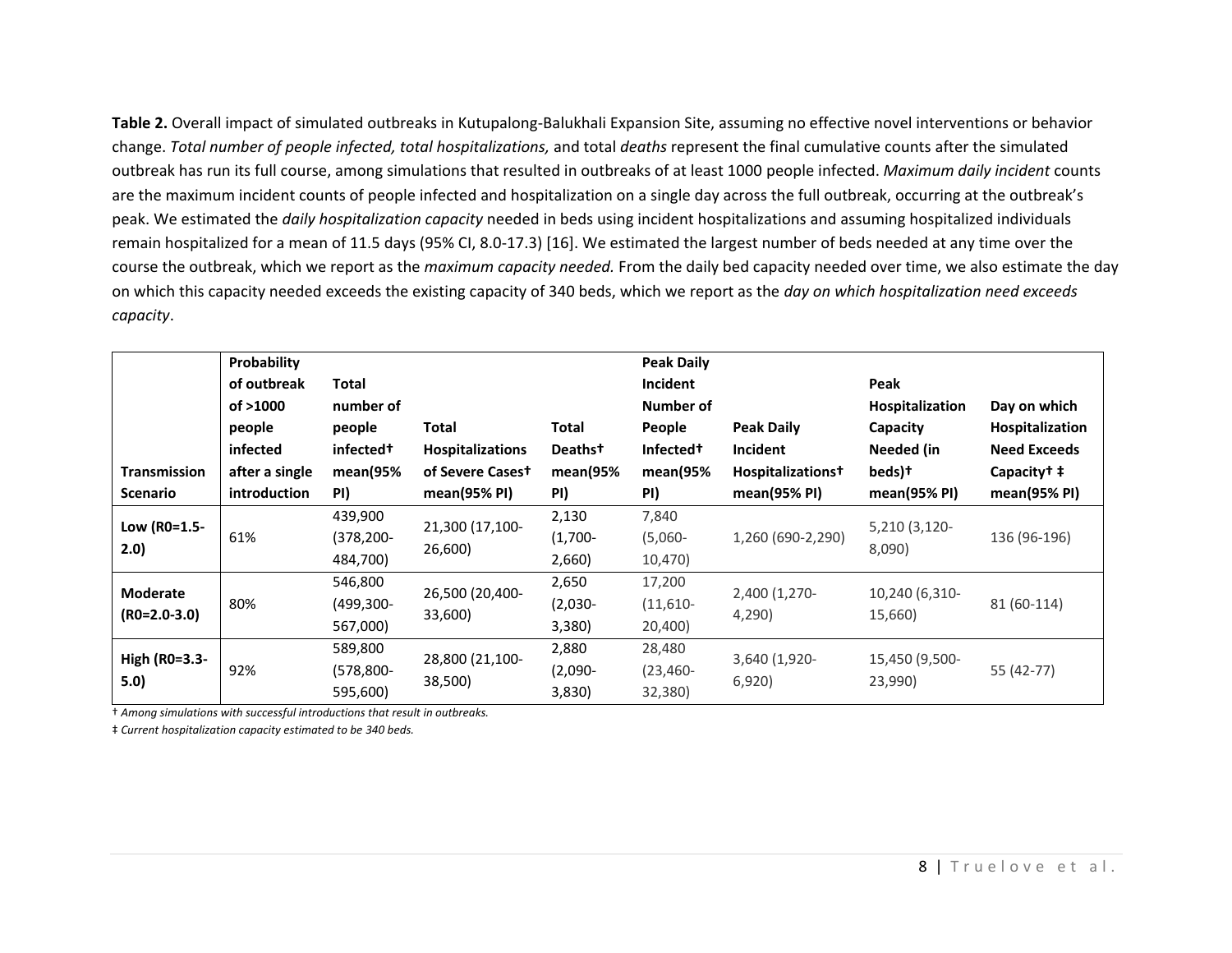In all scenarios, we observed relatively slow growth during the beginning of the simulated outbreaks (Fig 1), with limited numbers of people infected and few, if any, hospitalizations and deaths during the first month after the introduction of one infectious case (Table 3). However, this quickly changed once sufficient infections were in the population, with cases rapidly increasing and the outbreaks culminating within the year (Table 3, Fig 1). By the time the first hospitalization occurs, we expect 50 (95% PI, 1-197) individuals to be infected in the population under the low scenario, assuming homogeneous probability of infection by age. This increases to 72 (95% PI, 2-289) and 141 (95% PI, 3-502) in the moderate and high scenarios, respectively. When the first hospitalization occurs, we expect the virus to have been circulating in this population for an average of 38, 30, and 23 days under the low, moderate, and high transmission scenarios, respectively.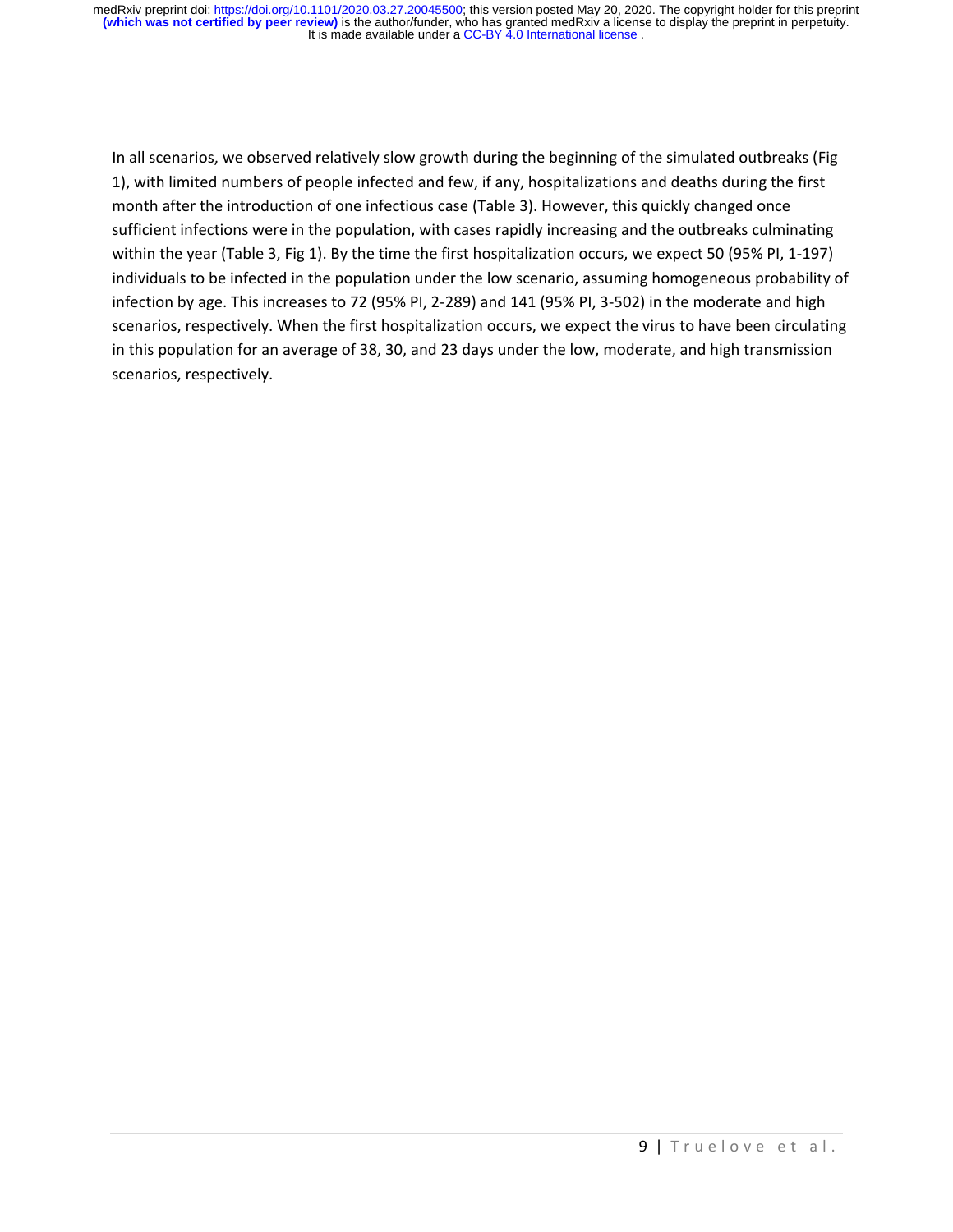**Table 3.** Cumulative number of people infected, hospitalizations, intensive care unit admissions, and deaths at 1, 3, and 12 months following successful introduction of simulations where an outbreak occurs.

| Transm-<br>ission<br>Scenario     | 1 month                                |                       |                        |          | 3 months                               |                                 |                               |                     | 12 months                              |                                   |                               |                        |
|-----------------------------------|----------------------------------------|-----------------------|------------------------|----------|----------------------------------------|---------------------------------|-------------------------------|---------------------|----------------------------------------|-----------------------------------|-------------------------------|------------------------|
|                                   | Number of<br>People<br><b>Infected</b> | Hospital-<br>izations | Intensive<br>Care Unit | Deaths   | Number of<br>People<br><b>Infected</b> | Hospital-<br>izations           | <b>Intensive Care</b><br>Unit | Deaths              | Number of<br>People<br><b>Infected</b> | Hospital-<br>izations             | <b>Intensive Care</b><br>Unit | Deaths                 |
| Low<br>$(R0=1.5-2.0)$             | $18(2-65)$                             | $1(0-3)$              | $0(0-1)$               | $0(0-0)$ | 2,127 (37-<br>10,655)                  | 71 (1-374)                      | $6(0-30)$                     | $3(0-15)$           | 421,500<br>$(376, 300 -$<br>463,500)   | 20,500<br>$(16,700 -$<br>25,000)  | 6,500 (5,400-<br>8,000)       | 2,040 (1,660-<br>2,500 |
| <b>Moderate</b><br>$(R0=2.0-3.0)$ | 54 (3-223)                             | $1(0-6)$              | $0(0-1)$               | $0(0-0)$ | 125838 (1,920-<br>411,000)             | 4,000 (48-<br>16,700)           | 183 (1-990)                   | 123 (1-631)         | 546,800<br>(499,300-<br>567,000)       | 26,500<br>$(20, 400 -$<br>33,600) | 8,500 (6,500-<br>10,800)      | 2,650 (2,030-<br>3,380 |
| High<br>$(R0=3.3-5.0)$            | 370 (4-<br>1,850)                      | $6(0-28)$             | $0(0-1)$               | $0(0-1)$ | 542,800<br>$(260, 300 -$<br>594,300)   | 25,000<br>$(5,900 -$<br>37,200) | 4,440 (98-<br>10,100)         | 1,880 (94-<br>3,440 | 589,800<br>$(578, 800 -$<br>595,600)   | 28,800<br>$(21, 100 -$<br>38,500) | 9,200 (6,700-<br>12,300)      | 2,880 (2,090-<br>3,830 |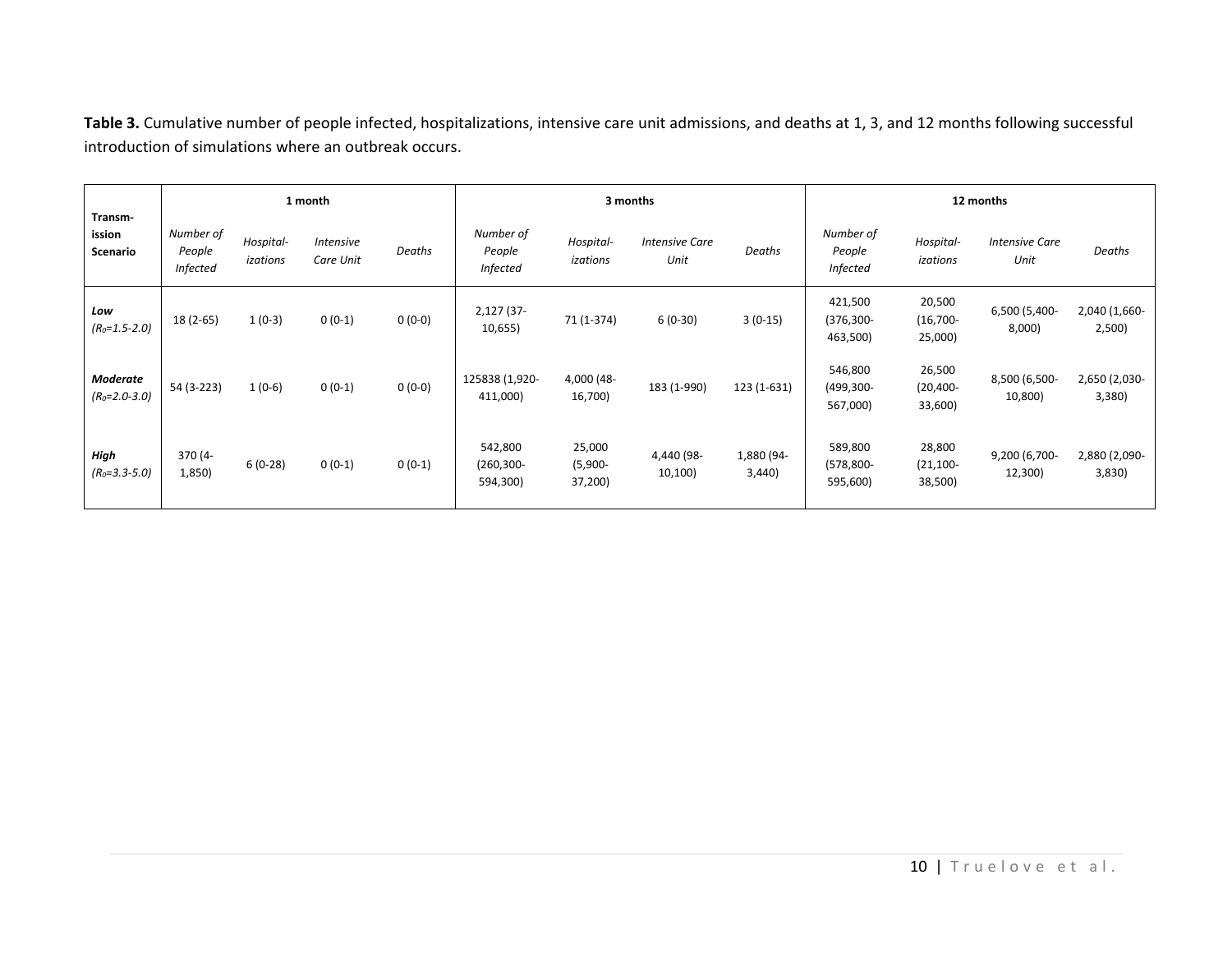

**Fig 1.** Simulated outbreak trajectories for Kutupalong-Balukhali Expansion Site camps under three transmission scenarios: low transmission (R0 =1.5-2.0), moderate transmission (R0=2.0-3.0), and high transmission (R0=3.3-5.0). (A) daily incident number of people infected by COVID-19, (B) daily incident hospitalizations, and (C) daily deaths under the three scenarios. The solid lines represent the mean outbreak trajectories and the shading represents the 95% prediction intervals of each scenario.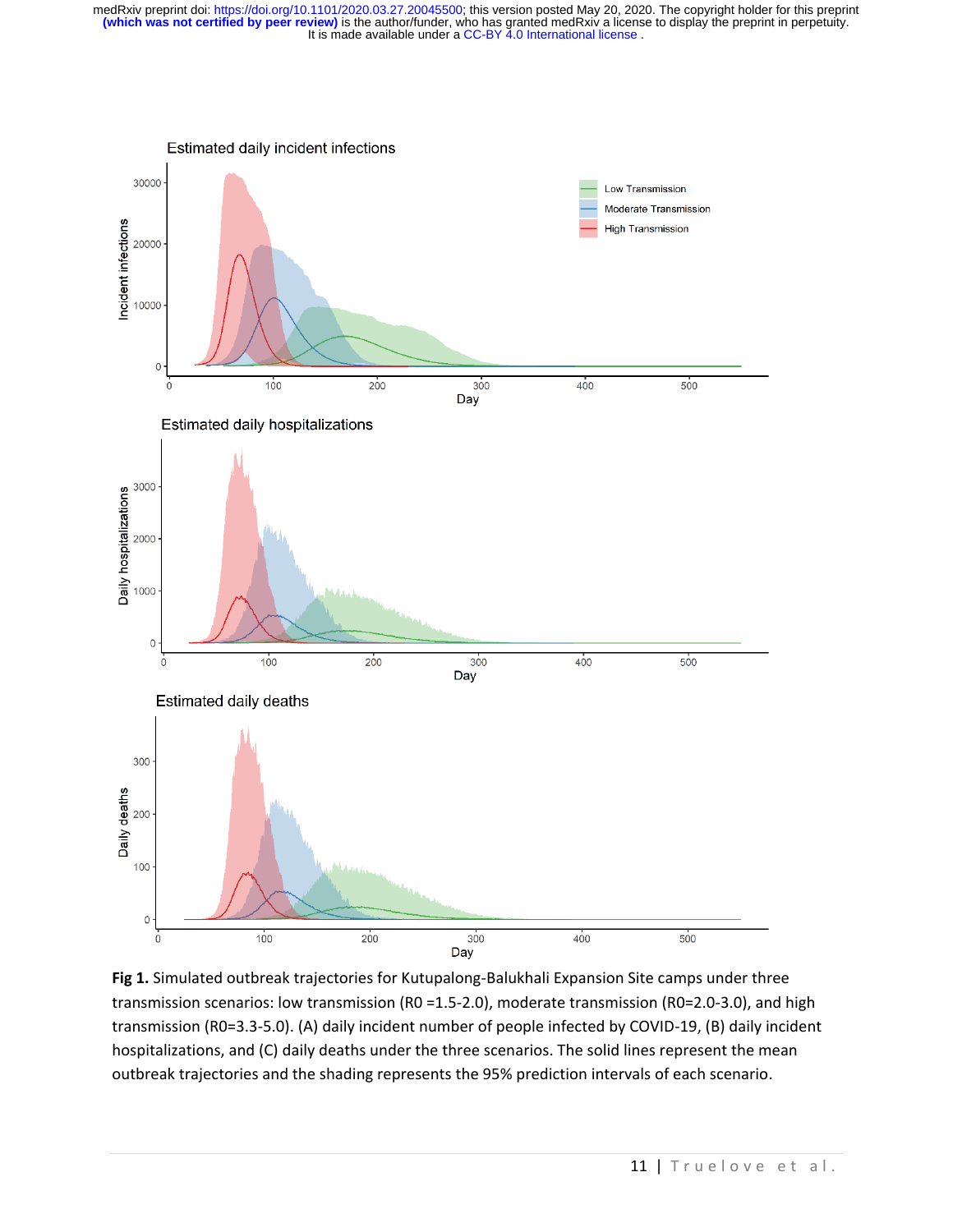Adjusted for the age distribution in the Kutupalong-Balukhali Expansion Site, we estimated that 4.8% (95% CI, 0.3-15%) of infections in this population would result in severe disease and hospitalization. The maximum daily hospitalization capacity needed ranges between 5,200 (95% PI, 3,120-8,090) in the low transmission scenario and 15,450 (95% PI, 9,500-23,990) beds in the high (Table 2). Under the low transmission scenario, hospitalization needs exceeded the hospitalization capacity of 340 beds after 136 days (95% PI, 96-196 days) while in the high transmission scenario, this occurred after only 55 days (95% PI, 42-77 days; Table 2, Fig 2). Within 3 months of successful introduction, we estimated 6 (95% PI, 0-30) cumulative ICU admissions in the low transmission scenario compared to 4,400 (95% PI, 98-10,100) in the high transmission scenario (Table 3).



**Fig 2.** Hospitalization capacity requirements for an outbreak of SARS-CoV-2 in the Kutupalong-Balukhali camps, under three transmission scenarios: low transmission (*R<sup>0</sup>* =1.5-2.0), moderate transmission (*R0*=2.0-3.0), and high transmission (*R0*=3.3-5.0). The solid lines represent the mean outbreak trajectories and the shading represents the 95% prediction intervals of each scenario. The dashed red line represents the 340-bed surge capacity currently believed to exist in the population.

Assuming that 10% of severe cases result in death, which puts the infection fatality rate at 0.48% (95% PI, 0.03-1.5%), we estimated between 2,130 (95% PI, 1,700-2,660) and 2,880 (95% PI, 2,090-3,830) deaths from the low to high transmission scenarios (Table 2). In the high transmission scenario, the maximum number of daily hospitalizations is reached on day 80, compared to day 117 and day 190 on average in the low and moderate scenarios, respectively (Fig 1).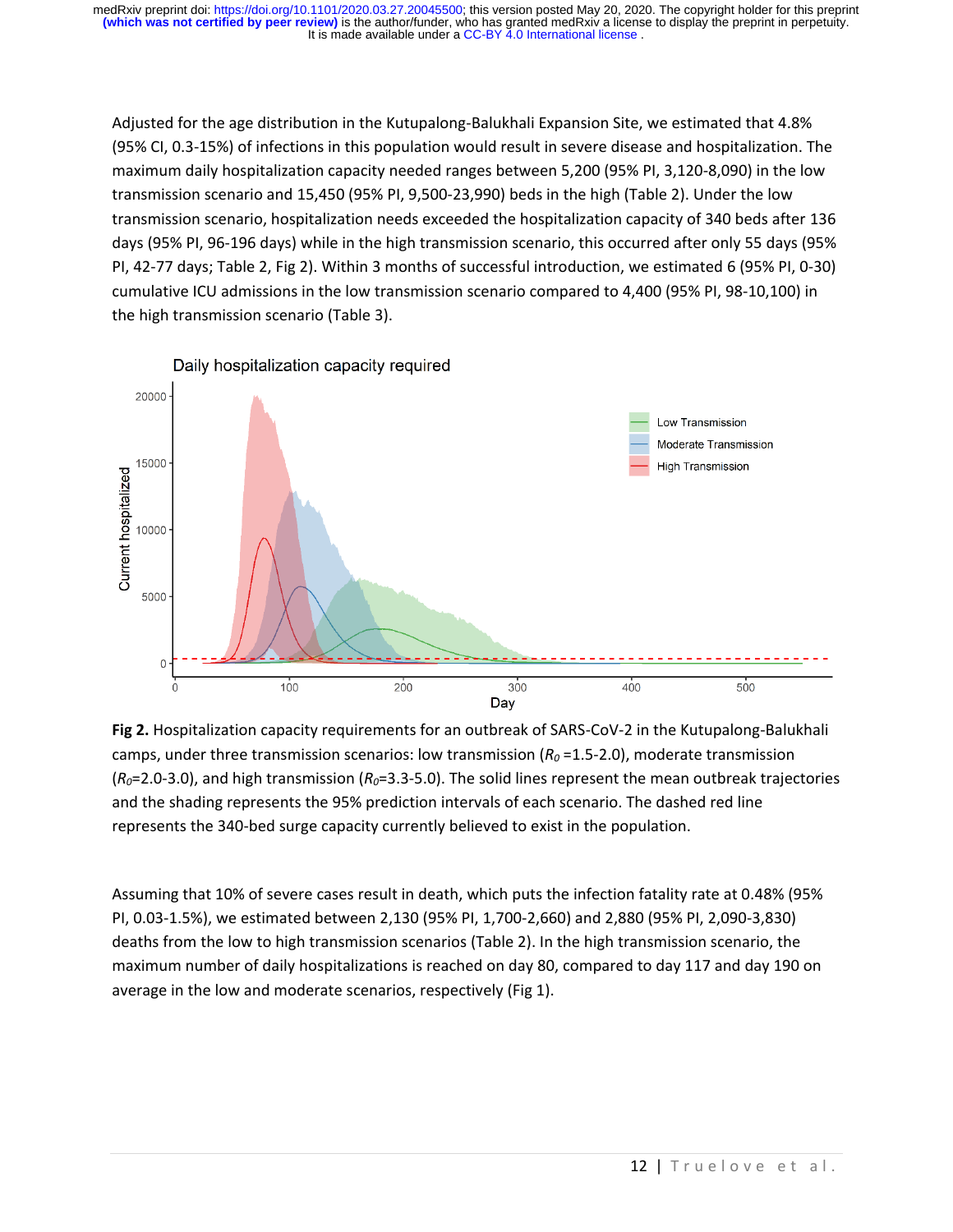#### **DISCUSSION**

The Kutupalong-Balukhali Expansion Site has 23 congested settlements with nearly 600,000 persons residing there. Despite numerous challenges to the health of the population, including diphtheria and measles outbreaks, the health response and the resilience of the Rohingya refugees has been strong. However, the situation remains precarious and a COVID-19 outbreak in these camps would overload an already fragile health system and poor baseline health status. Using a stochastic disease transmission model, we estimated the number of people infected, hospitalizations, and deaths across three transmission scenarios after a successful introduction of SARS-CoV-2 into the Kutupalong-Balukhali Expansion Site. The introduction of SARS-CoV-2 into the Kutupalong-Balukhali Expansion Site or any other large refugee or internally displaced persons (IDPs) camp or settlement is likely to have serious consequences and overwhelm existing health systems. Even when transmission rates were assumed to be similar to that of influenza (low scenario), the necessary hospitalization capacities far exceeded the available capacities for the refugees in the Expansion Site in most simulations. Recent experience with other infectious disease outbreaks shows that the transmission of SARS-CoV-2 will likely be more intense in contexts such as Kutupalong-Balukhali Expansion Site than in out-of-camp settings because of high population density, inadequate water and soap to maintain hygiene, limited ability to isolate infected individuals, and large household sizes [19].

The younger demographic profile of the Rohingya camp population could reduce the overall rate of severe cases as compared with China or other upper-middle and high-income countries that have older populations. After adjusting for age, we estimate the overall severe disease rate among infections in this population (median=5.1%, [95% CI, 0.6-15.7%]) to be approximately half that estimated for China (median=10.1% [95% CI, 1.8-31.7%]). However, it is likely that co-morbidities such as malnutrition, concomitant diseases, and poor overall health status could cause more severe outcomes among these groups, which was not captured by our model.

Existing inpatient facilities in the camps are already operating close to full bed occupancy, and all scenarios show that they will be overwhelmed. Under current conditions, we expect this to occur within 2 to 4.5 months (55-136 days) of the first introduction of the virus, with cumulative hospitalizations reaching 71 to 25,000 in the first 3 months, depending upon the scenario; these numbers rise dramatically by 12 months. Current hospital bed surge capacity (630) as reported from the site may almost double the number of available beds, but even then, it only delays overwhelming the capacity by 3-10 days on average (S2 Table). Furthermore, while we have focused on the health needs of severe cases, health centers will be flooded with patients with mild to moderate symptoms also seeking care.

While we were unable to find an accurate recent estimate of the human resources currently available in the camps (e.g., number of doctors, nurses, midwives), it is extremely likely that they will be inadequate to face a large influx of patients. Given the limited availability of skilled health workers and hospital beds in Cox's Bazar, it is unlikely that an additional influx of health care professionals within Bangladesh would be available. A surge of international health care workers could be considered, but this will be difficult given the high demands worldwide during the pandemic and existing travel restrictions.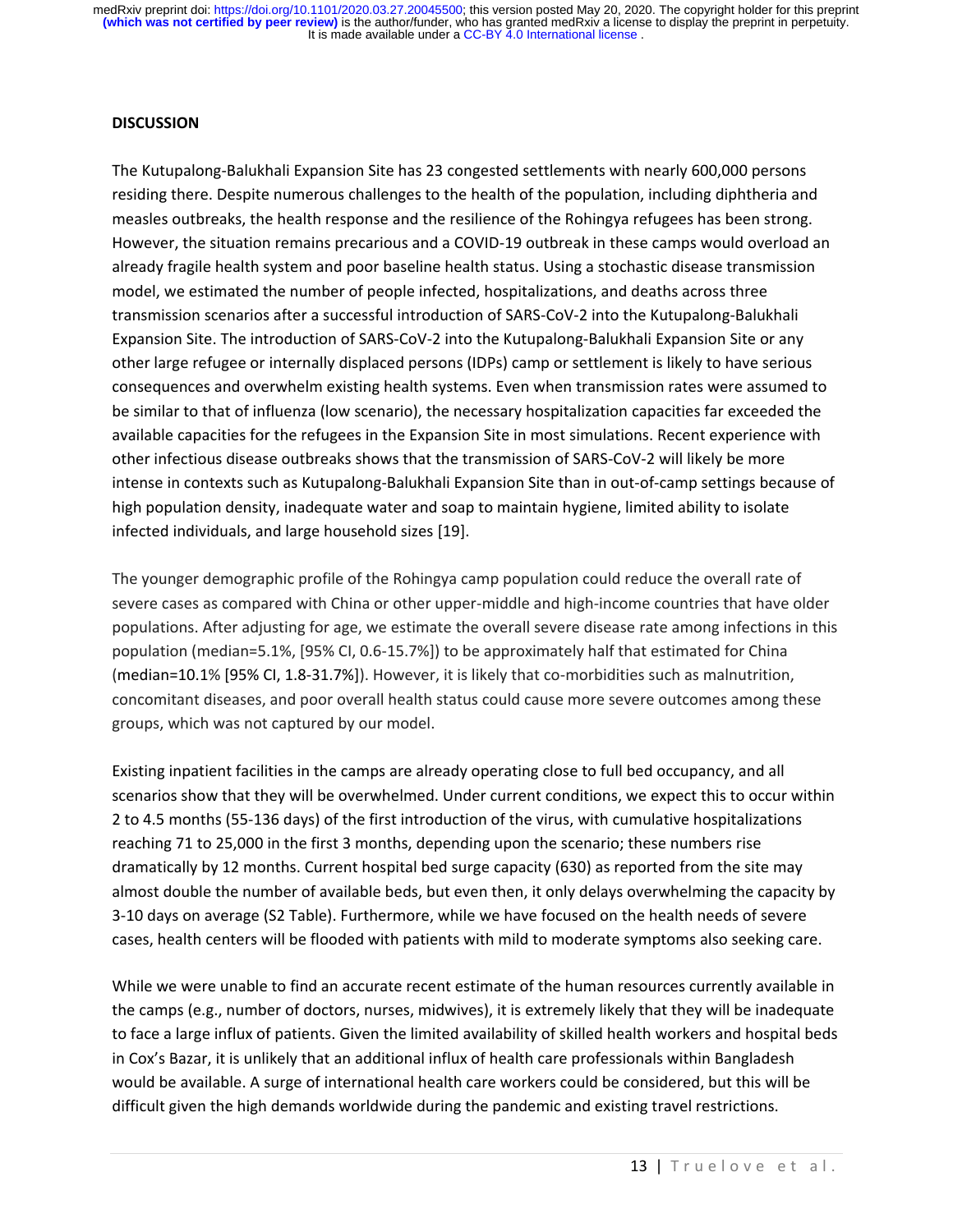Furthermore, issues of introduction of the virus from expatriates into Bangladesh would need to be carefully addressed. A more likely strategy will be task shifting among existing health care workers, with physicians treating the most severe cases, nurses the less severe cases, and community health workers addressing mild infections. Such task shifting would require intensive training that needs to begin immediately. An examination of the "re-purposing" of people working in various capacities (e.g., teachers as schools are closed) needs to be undertaken to assess how they can be used to address this epidemic while ensuring integration and complementarity of the response. Prepositioning of PPE and comprehensive training that is constantly reinforced to reduce health care worker exposures is critical to avoid sickness and death among this essential cadre. In particular, the community health workers will have to adapt their method of working to reduce chances of getting infected or infecting others. This may require using texts and calling people in the Rohingya dialect to ensure culturally appropriate communication and education. Furthermore, community health workers can help build trust among the Rohingya that contact tracing and isolation are necessary, and that they can have confidence in these services, given the long history of mistrust among the Rohingya and authorities in Rakhine state, Myanmar [32] .

Given the limited number of beds for treating the predicted large number of severe COVID-19 cases in the Expansion Site, isolation through hospitalization, as is being done in other settings, will likely be very difficult. Alternative plans for the isolation of mild symptomatic infections are needed and are currently being discussed with the government of Bangladesh to help control such an outbreak, as was done during the 2017 diphtheria outbreak. Cholera treatment centers and diphtheria outbreak centers that are currently on standby are a low hanging fruit for repurposing. Setting up inclusive and accessible temporary hospitals to triage mild cases in these populations will require significant support and coordination by the government, UN agencies, and NGOs and may be limited by physical availability of land. Therefore, detailed advanced planning of healthcare capacities, triage procedures, and isolation strategies need to be finalized and shared widely as soon as possible.

Novel and previously untried strategies for social distancing and quarantine need to be considered. While culturally difficult and requiring strong socialization, isolating people over 60 years of age and those designated medically vulnerable together, so-called shielding, could be considered. One possibility could be isolating such groups among a group of families and relatives who have confidence in one another [33]. Consistent monitoring of fever and other symptoms combined with appropriate testing will be an integral part of this strategy. Any such shielding must be decided upon wholly by the community after much discussion. It would require sufficient resources to provide comprehensive care (e.g., food and supportive services) for the isolated community members. Since physical distancing will be extremely difficult, the use of facemasks among those most at risk, and possibly the whole population could be considered if there are eventually sufficient supplies. Rapid and creative solutions for improving hand hygiene, such as the installation of a multitude of handwashing stations and distribution of hand sanitizer combined with communication campaigns, will be needed. Access to accurate and consistent health information will be critical, as already rumors and misinformation have spread among Rohingya refugees about COVID-19, partly due to camp-wide restrictions on the internet and telecommunications [4]. In the future, the use of people who have recovered from COVID-19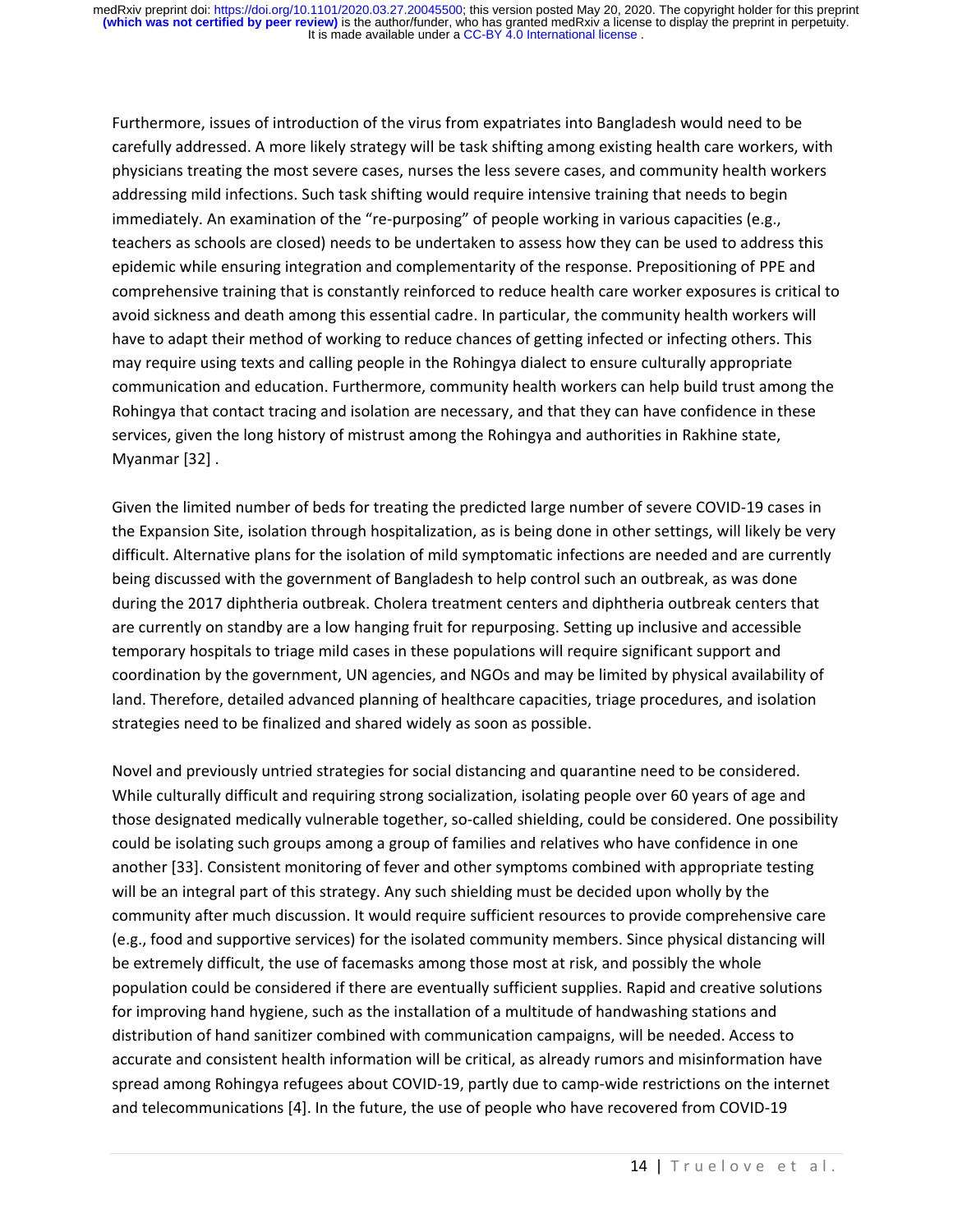infections will need to be considered after more data become available as to their ability to become reinfected and transmit to others, as was done with Ebola survivors [34]. The COVID-19 specific programs suggested above will require a strong surveillance system with adequate testing, case finding and isolation, as well as other supplies such as PPE. Such systems and supplies are not yet feasible in the camps, but will be essential to address the epidemic in this setting.

The three scenarios show varying degrees of increased mortality. Mortality due to COVID-19 is dependent upon various factors, particularly access to hospitals with ICUs and ventilators. Currently, there is only one facility with few mechanical ventilators in the camps and one facility with less than 10 ICU beds and no ventilators. Therefore, it is likely that mortality rates due to COVID-19 will be significantly higher here than in settings where nationals or refugees have such access. Reportedly, the ICUs and ventilators are not functioning in the district hospital in Cox's Bazar, and thus access to health care facilities to treat severe cases of COVID-19 may be equally challenging for nationals. Mortality in Kutupalong-Balukhali Expansion Site is currently comparable to estimates for Chittagong division and nationwide, and are below emergency levels. However, the scenarios show a significant increase in mortality, ranging from 2,040 deaths (3.4/1,000/year) to 2,880 deaths (4.8/1,000/year) at 12 months due to COVID-19 alone; this does not take into account expected deaths that would have occurred during this time as well as increased deaths due to other illnesses that are untreated due to the outbreak.

As in other major epidemics where healthcare capacity and access to it is already limited, major outbreaks like this can easily disrupt an already precarious health system [35]. Diversion of these limited health resources from existing health services, including vaccination, obstetrical care, and emergency care, may cause an increase in mortality due to disease that could normally be treated by the health system; this occurred in the Ebola outbreak in West Africa where more people died from malaria than Ebola, and in Eastern DRC, where more people died from measles than Ebola [36, 37]. Such an increase in non-COVID-19 mortality is particularly concerning with the upcoming monsoon season in Bangladesh.

There are several limitations to this study. We are using a mass-action model, which tends to overestimate the size of outbreaks since populations are generally not closed and well mixed. However, due to population density and often closed nature of refugee camps, transmission in these settings has been shown to act more closely to theory. Additionally, the current evidence on the natural history and key epidemiological properties of COVID-19 reflect the interactions of the SARS-Cov-2 virus with nondisplaced populations, and even in those populations many of these parameters remain poorly defined. Population structure and population health can lead to widely different burden of disease with no modifications to the virus. With the particular demographic characteristics and health status of refugee populations, like this one in Cox's Bazaar, we need to be cautious when developing guidance based on previously estimated properties of SARS-CoV-2/COVID-19. Clinical surveillance, laboratory confirmation, and documentation are key to generating new evidence specific to this population and potentially generalizable to other refugee settings. Thus, we used the existing data that were available from documents and personal communications.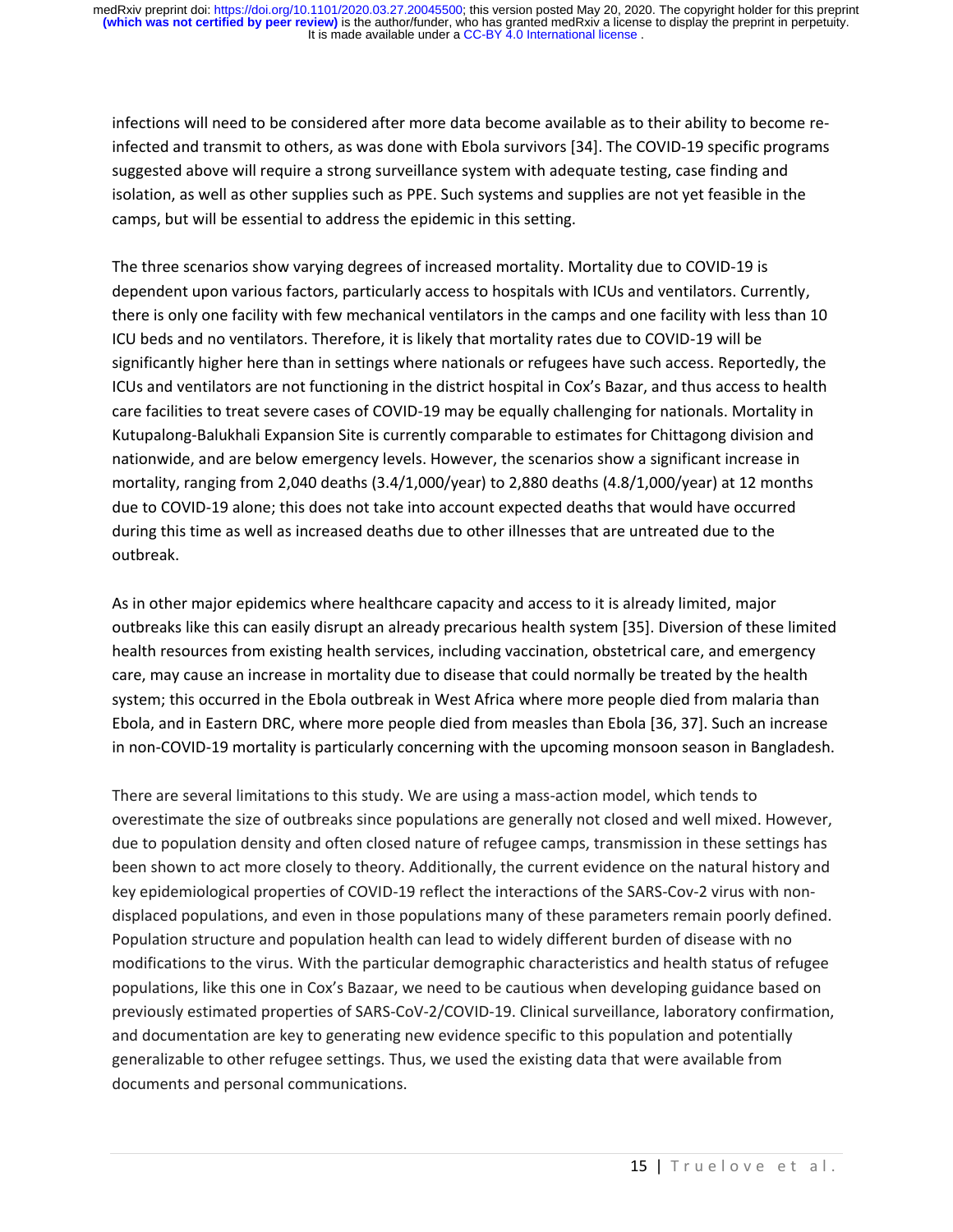While we are focused here on the possible impact of SARS-CoV-2 on the Kutupalong-Balukhali Expansion Site, most of these findings are applicable to other refugee and IDP camp-like situations. While governments' preparedness and response plans for COVID-19 may mention forcibly displaced populations, it is the details or lack of, that must be examined. The Inter-Agency Standing Committee recently released interim guidance for scaling up the COVID-19 response in camps and camp-like settings that highlights inclusion, protection, and readiness; and has since developed preliminary multisectoral preparedness and response plans [38]. This guidance, which applies the WHO guidance on COVID-19 preparedness and response [39] to populations in humanitarian crises, should be acknowledged in government and humanitarian agency decision-making.

Clear and detailed COVID-19 plans that explicitly state how existing programs will be adapted according to their context need to be developed and shared immediately. For example, different methods of food and fuel distribution will need to be undertaken that address social distancing issues. Potential consequences that isolation and other adaptive programming may cause, such as an increase in intimate partner violence, physical and sexual abuse among unaccompanied minors and other vulnerable groups, and mental health issues must be planned for in a concrete manner. Such adaptive programming will be an iterative process, as these are exceptional circumstances, and we will all have to learn by trying different approaches and then to document the results. A portal should be established by UNHCR and the global health cluster, led by WHO, to document how such adaptive programs for refugees and IDPs are being undertaken in different contexts. There will be a need for increased funding and basic supplies including PPE, as well as large-scale testing capabilities if these plans are to succeed.

The scenarios presented in this study focus on camp-like settings where refugee populations are relatively accessible, and health services are available and generally free. However, the majority of refugees reside outside of camps, often in urban contexts [40]. For these populations, availability, access, cost, and quality of health services vary by host government policies. These refugee populations are also particularly vulnerable to the serious consequences of pandemics as targeted responses among a dispersed group of refugees, and equity in health service delivery is very difficult to achieve.

During exceptional times, it is not unreasonable for governments to take extraordinary measures to protect their citizens; in fact, that is what is expected of governments. Therefore, while difficult for governments to state openly at this point, it is possible that many countries will restrict access to their hospitals to nationals only, particularly when there are large numbers of refugees in the same geographical area. We are already seeing governments closing their border to non-nationals, and in some cases, not allowing people to seek asylum [41]. Such a predicament leaves refugees and other non-nationals, such as undocumented migrants, in an extremely precarious position. During a pandemic, there will be limited support by countries to establish field hospitals with ICU capabilities for refugees in camp-like settings, as they will be occupied with addressing their own national response. Unfortunately, there is no simple recommendation as to how to address this life and death issue. However, we believe it is important to acknowledge the likelihood that host countries' hospitals will be closed to refugees in most camp-like settings, and consequently, COVID-19 preparedness and response plans should proceed on realistic scenarios.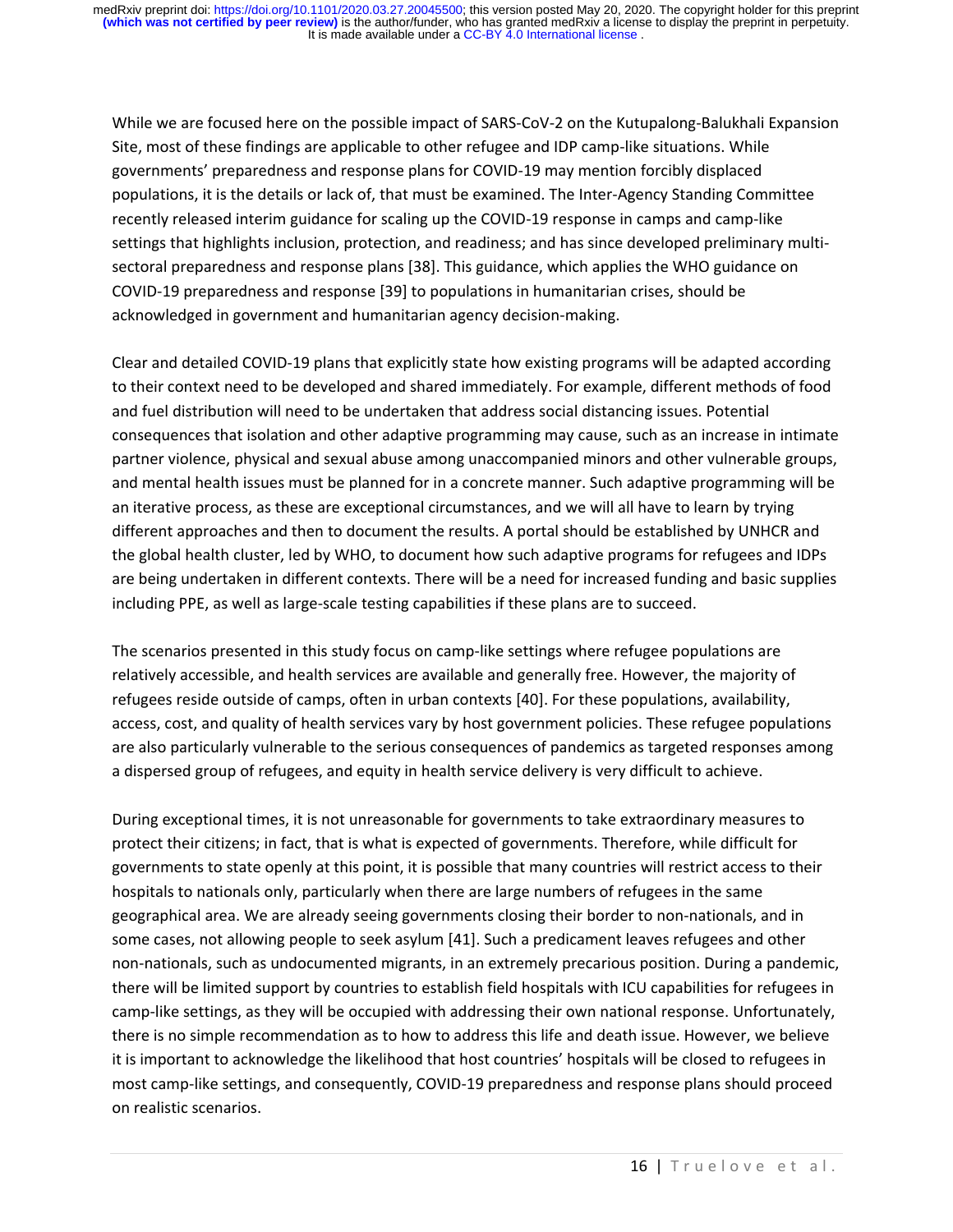Finally, refugees face discrimination and are often falsely accused of spreading disease. The widespread rise of populism combined with anti-migrant and anti-refugee sentiments that we are observing globally provides a hostile environment that could be exacerbated by a pandemic. We are concerned that the COVID-19 pandemic, while completely unrelated to being a refugee, could be used as an excuse to take retribution against refugees, as well as other vulnerable groups such as IDPs and undocumented migrants. Such retribution could take many forms, including restricting or stopping asylum seekers, which is currently occurring, the closure of camps, and forced repatriation (refoulement, which is against refugee law), all used in the name of public health. Not only would this be morally wrong, it would jeopardize the effectiveness of containment and mitigation measures, as pandemics require planning and responses that do not discriminate by nationality and protect the health of the global population.

Our findings suggest a COVID-19 epidemic among the Rohingya refugees in the Kutupalong-Balukhali Expansion Site will be extremely difficult to mitigate. Many of the current interventions such as social distancing, contact tracing and isolation, good hygiene, and sophisticated treatment in ICUs for critical cases will be challenging to implement. How SARS-CoV-2 will transmit and how COVID-19 will manifest in such a population with a poor baseline heath status and acute malnutrition is simply unknown at present. Beyond preparing now for COVID-19 through specific and sensitive interventions for this population to reduce morbidity and mortality, there is a need to rigorously document what does occur when the epidemic affects such a refugee population so we can learn how to better prepare and respond in similar settings. This will require strong surveillance systems to be established now. It will require working closely with the community to better understand how social distancing can work for them in their situation. And it will require the continued commitment of the brave health care workers and the refugees themselves to respond to this pandemic.

# **Data and Analysis Code**

All code and data are provided on the repository [https://github.com/HopkinsIDD/covidKutupalong.](https://github.com/HopkinsIDD/covidKutupalong)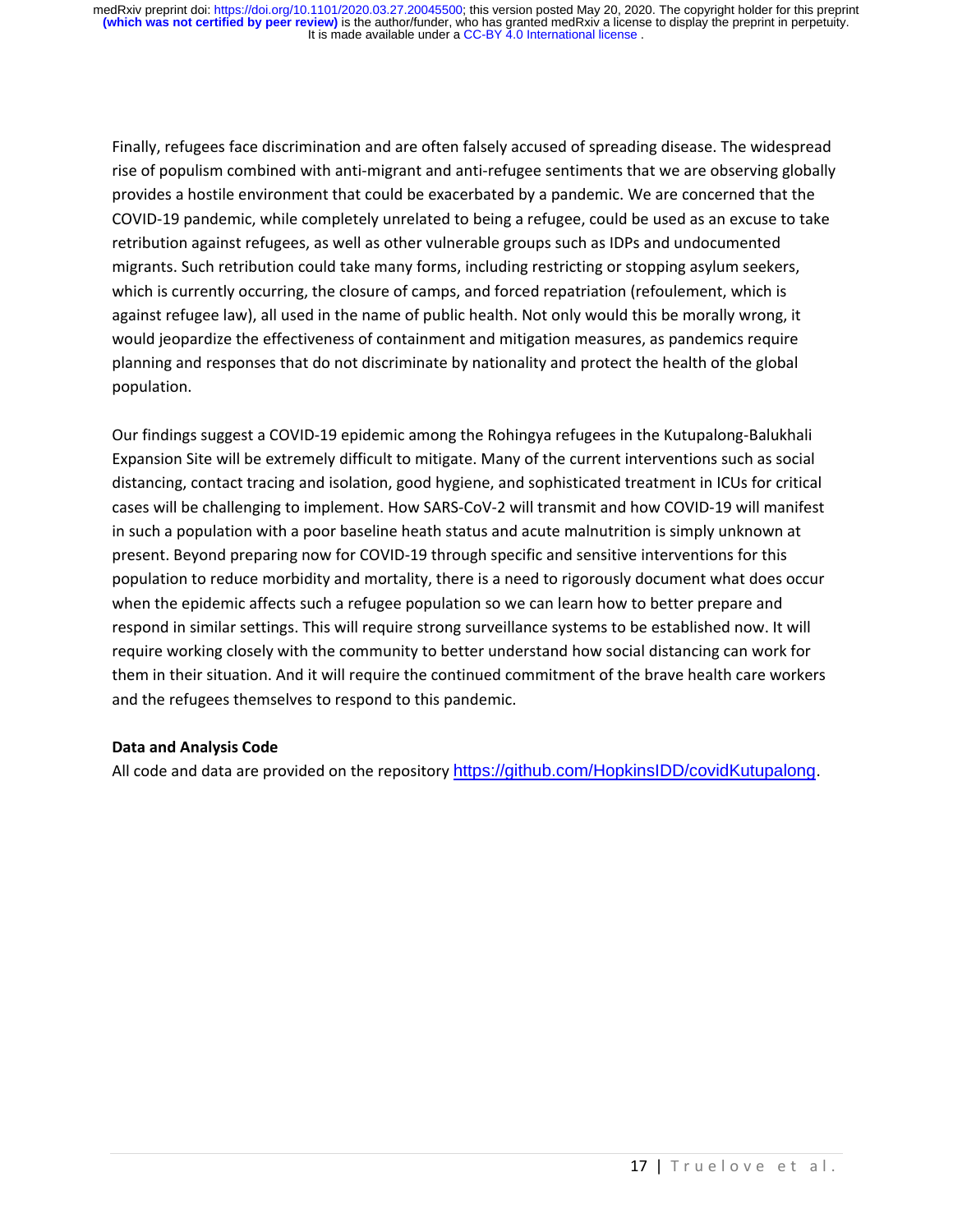# **References**

- 1. United Nations High Commissioner for Refugees. Bangladesh: Operational Update. 2019.
- 2. United Nations High Commissioner for Refugees. Country Profile: Rohingya Refugee Response Bangladesh. 2019.
- 3. UNHCR Mapping Unit. Rohingya Refugee Emergency at a Glance 2018 [March 9, 2020]. Available from: [https://www.arcgis.com/apps/Cascade/index.html?appid=5fdca0f47f1a46498002f39894fcd](https://www.arcgis.com/apps/Cascade/index.html?appid=5fdca0f47f1a46498002f39894fcd26f) [26f.](https://www.arcgis.com/apps/Cascade/index.html?appid=5fdca0f47f1a46498002f39894fcd26f)
- 4. ACAPS. COVID-19: Impact on the Rohingya Response. 2020.
- 5. Strategic Executive Group. 2020 Joint Response Plan Rohingya Humanitarian Crisis. 2020.
- 6. Emergency nutrition and health assessment, round 4, Cox's Bazar, Bangladesh, September – October 2019, preliminary results.
- 7. United Nations High Commissioner for Refugees. Dashboard Public Health. 2019.
- 8. MSF. Bangladesh Emergency Response Crises Info #9 September 2018. 2018.
- 9. World Health Organization. Rohingya Crisis in Cox's Bazar, Bangladesh: Health Sector Bulletin. Bulletin. 2018;(05).
- 10. World Health Organization, United Nations High Commissioner for Refugees, International Organization for Migration, Swiss Agency for Development and Cooperation, United Nations Population Fund. Available Services in Sadar Hospital, Ukhia and Teknaf Health Complexes. 2017.
- 11. MSF. International Activity Report 2018 Bangladesh 2018 [March 9, 2020]. Available from: [https://www.msf.org/international-activity-report-2018/bangladesh.](https://www.msf.org/international-activity-report-2018/bangladesh)
- 12. Government of People's Republic of Bangladesh Ministry of Health and Family Welfare. Facility Registry: Cox's Bazar 250 Bed District Sadar Hospital 2020 [March 9, 2020]. Available from: [http://facilityregistry.dghs.gov.bd/org\\_profile.php?org\\_code=10000922.](http://facilityregistry.dghs.gov.bd/org_profile.php?org_code=10000922)
- 13. Global Health Workforce Alliance. Bangladesh: World Health Organization; 2011 [March 9, 2020]. Available from: [https://www.who.int/workforcealliance/countries/bgd/en/.](https://www.who.int/workforcealliance/countries/bgd/en/)
- 14. World Health Organization. Health workforce requirements for universal health coverage and the Sustainable Development Goals.(Human Resources for Health Observer, 17). 2016.
- 15. Bjørnstad O. SEIR model. McMaster University 2005. p. 1-8.
- 16. Sanche S, Lin YT, Xu C, Romero-Severson E, Hengartner NW, Ke R. The Novel Coronavirus, 2019-nCoV, is Highly Contagious and More Infectious Than Initially Estimated. arXiv preprint arXiv:200203268. 2020.
- 17. White LF, Wallinga J, Finelli L, Reed C, Riley S, Lipsitch M, et al. Estimation of the reproductive number and the serial interval in early phase of the 2009 influenza A/H1N1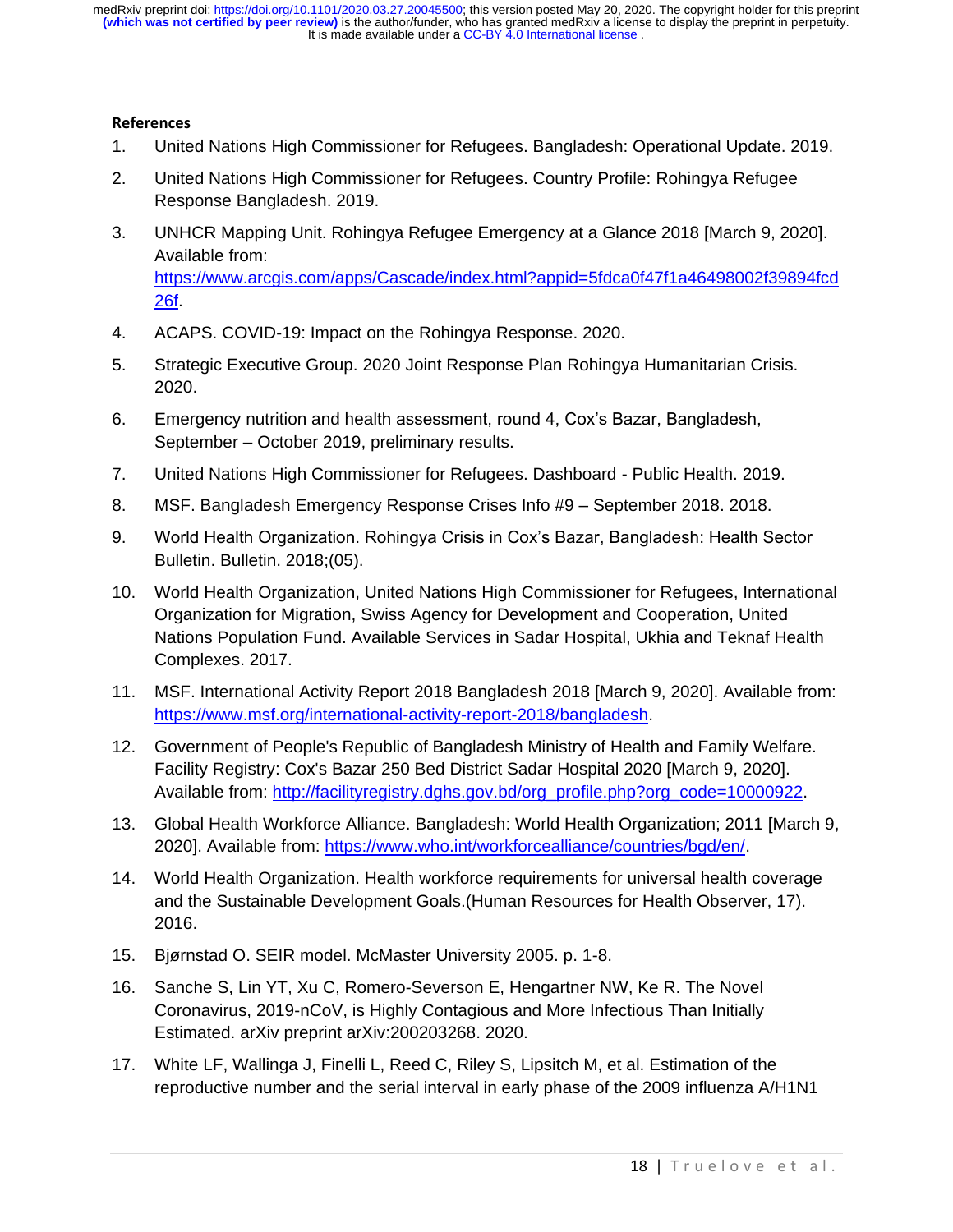pandemic in the USA. Influenza and Other Respiratory Viruses. 2009;3(6):267-76. doi: 10.1111/j.1750-2659.2009.00106.x.

- 18. Kucharski AJ, Russell TW, Diamond C, Liu Y, Edmunds J, Funk S, et al. Early dynamics of transmission and control of COVID-19: a mathematical modelling study. medRxiv [preprint]. 2020.
- 19. Truelove SA, Keegan LT, Moss WJ, Chaisson LH, Macher E, Azman AS, et al. Clinical and Epidemiological Aspects of Diphtheria: A Systematic Review and Pooled Analysis. Clinical Infectious Diseases. 2019. doi: 10.1093/cid/ciz808.
- 20. COVID-19 Parameter Estimates: Github; 2020 [March 9, 2020]. Available from: [https://github.com/midas-network/COVID-](https://github.com/midas-network/COVID-19/tree/master/parameter_estimates/2019_novel_coronavirus)[19/tree/master/parameter\\_estimates/2019\\_novel\\_coronavirus.](https://github.com/midas-network/COVID-19/tree/master/parameter_estimates/2019_novel_coronavirus)
- 21. Bi Q, Wu Y, Mei S, Ye C, Zou X, Zhang Z, et al. Epidemiology and Transmission of COVID-19 in Shenzhen China: Analysis of 391 cases and 1,286 of their close contacts. medRxiv [preprint] 2020.
- 22. United Nations Population Division. World Population Prospects: 2019 Revision. United Nations New York, NY; 2019.
- 23. Lauer SA, Grantz KH, Bi Q, Jones FK, Zheng Q, Meredith HR, et al. The incubation period of coronavirus disease 2019 (COVID-19) from publicly reported confirmed cases: estimation and application. Annals of internal medicine. 2020.
- 24. Huang C, Wang Y, Li X, Ren L, Zhao J, Hu Y, et al. Clinical features of patients infected with 2019 novel coronavirus in Wuhan, China. The Lancet. 2020;395(10223):497-506. doi: [https://doi.org/10.1016/S0140-6736\(20\)30183-5.](https://doi.org/10.1016/S0140-6736(20)30183-5)
- 25. Zhang G, Hu C, Luo L, Fang F, Chen Y, Li J, et al. Clinical features and outcomes of 221 patients with COVID-19 in Wuhan, China. medRxiv [preprint]. 2020:2020.03.02.20030452. doi: 10.1101/2020.03.02.20030452.
- 26. Ferguson N, Laydon D, Nedjati Gilani G, Imai N, Ainslie K, Baguelin M, et al. Report 9: Impact of non-pharmaceutical interventions (NPIs) to reduce COVID19 mortality and healthcare demand. 2020.
- 27. Russell TW, Hellewell J, Jarvis CI, Van-Zandvoort K, Abbott S, Ratnayake R, et al. Estimating the infection and case fatality ratio for COVID-19 using age-adjusted data from the outbreak on the Diamond Princess cruise ship. medRxiv [preprint]. 2020.
- 28. COVID CDC Reponse Team. Severe outcomes among patients with coronavirus disease 2019 (COVID-19)—United States, February 12–March 16, 2020. MMWR Morb Mortal Wkly Rep. 2020;69(12):343-6.
- 29. Dong Y, Mo X, Hu Y, Qi X, Jiang F, Jiang Z, et al. Epidemiology of COVID-19 Among Children in China. Pediatrics. 2020:e20200702. doi: 10.1542/peds.2020-0702.
- 30. World Health Organization. Report of the WHO-China Joint Mission on Coronavirus Disease 2019 (COVID-19). 2020.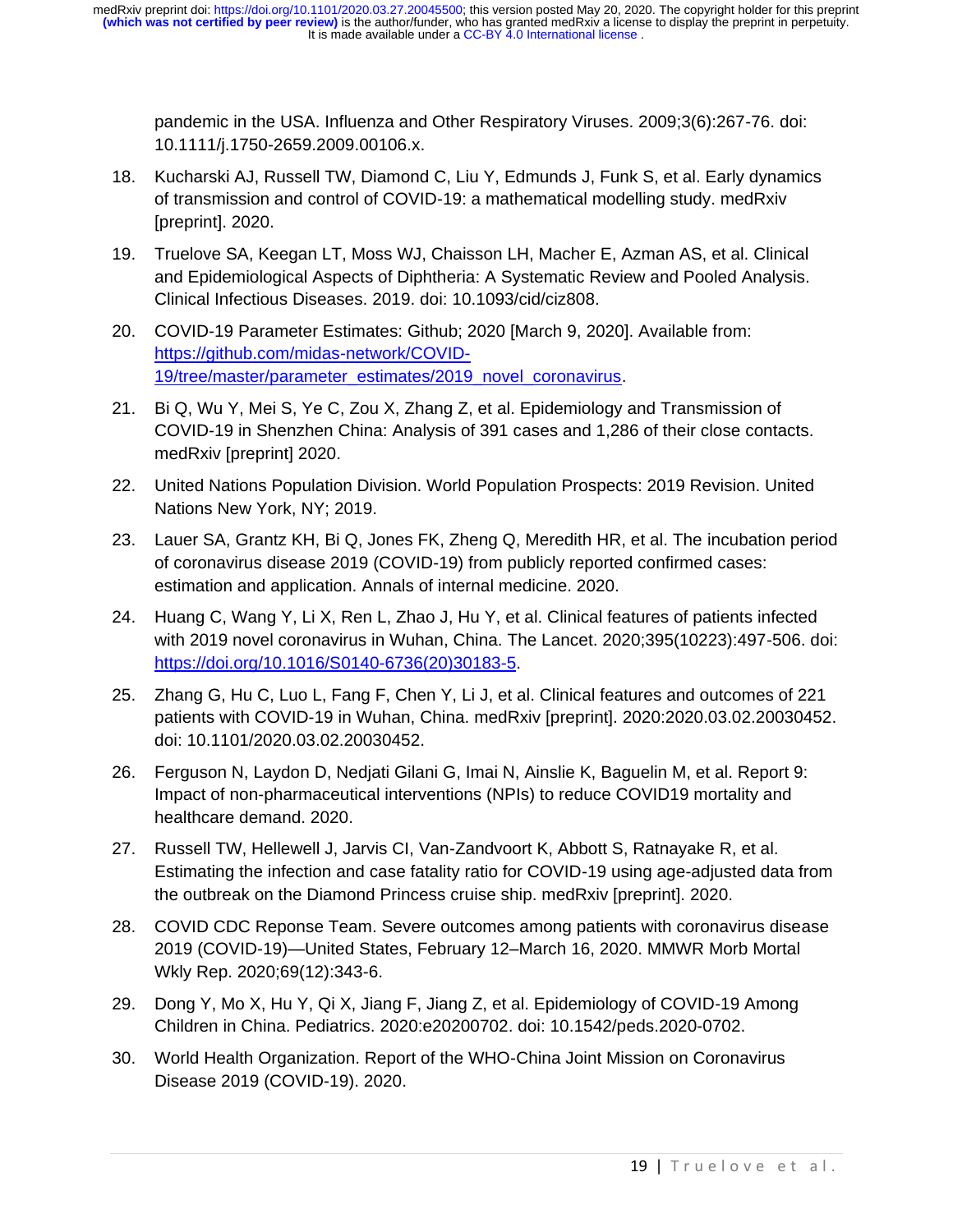- 31. Mahase E. Coronavirus: covid-19 has killed more people than SARS and MERS combined, despite lower case fatality rate. British Medical Journal Publishing Group; 2020.
- 32. Tay A, Riley A, Islam R, Welton-Mitchell C, Duchesne B, Waters V, et al. The culture, mental health and psychosocial wellbeing of Rohingya refugees: a systematic review. Epidemiology and psychiatric sciences. 2019;28(5):489-94.
- 33. Dahab M, Zandvoort Kv, Flasche S, Warsame A, Spiegel PB, Waldman RJ, et al. COVID-19 control in low-income settings and displaced populations: what can realistically be done?2020 March 21, 2020. Available from: [https://www.lshtm.ac.uk/newsevents/news/2020/covid-19-control-low-income-settings](https://www.lshtm.ac.uk/newsevents/news/2020/covid-19-control-low-income-settings-and-displaced-populations-what-can)[and-displaced-populations-what-can.](https://www.lshtm.ac.uk/newsevents/news/2020/covid-19-control-low-income-settings-and-displaced-populations-what-can)
- 34. Bond N, Sesay S, Kamara A, Bates J, Teigen J, Stowlow J, et al. Ebola Survivor Corps: employing Ebola survivors as health educators and advocates in communities affected by Ebola in northern Sierra Leone. The Lancet Global Health. 2019;7:S48. doi: 10.1016/S2214-109X(19)30133-0.
- 35. Parmar PK, Jin RO, Walsh M, Scott J. Mortality in Rohingya refugee camps in Bangladesh: historical, social, and political context. Sexual and Reproductive Health Matters. 2019;27(2):39-49. doi: 10.1080/26410397.2019.1610275.
- 36. Parpia AS, Ndeffo-Mbah ML, Wenzel NS, Galvani AP. Effects of response to 2014-2015 ebola outbreak on deaths from malaria, HIV/AIDS, and tuberculosis, West Africa. Emerging Infectious Diseases. 2016;22(3):433-41. doi: 10.3201/eid2203.150977.
- 37. Mahase E. Measles: Democratic Republic of the Congo recorded over 6000 deaths last year. British Medical Journal Publishing Group; 2020.
- 38. Inter-Agency Standing Committee. Scaling-up COVID-19 Outbreak Readiness and Response Operations in Humanitarian Situations Including Camps and Camp-Like Settings. 2020.
- 39. World Health Organization. 2019 Novel Coronavirus (2019‐nCoV): Strategic Preparedness and Response Plan. 2020.
- 40. UN Refugee Agency. Global Trends: Forced Displacement in 2018. 2019.
- 41. Joint Statement on US-Mexico Joint Initiative to Combat the COVID-19 Pandemic [Internet]. 2020. Available from: [https://www.dhs.gov/news/2020/03/20/joint-statement-us](https://www.dhs.gov/news/2020/03/20/joint-statement-us-mexico-joint-initiative-combat-covid-19-pandemic)[mexico-joint-initiative-combat-covid-19-pandemic](https://www.dhs.gov/news/2020/03/20/joint-statement-us-mexico-joint-initiative-combat-covid-19-pandemic)